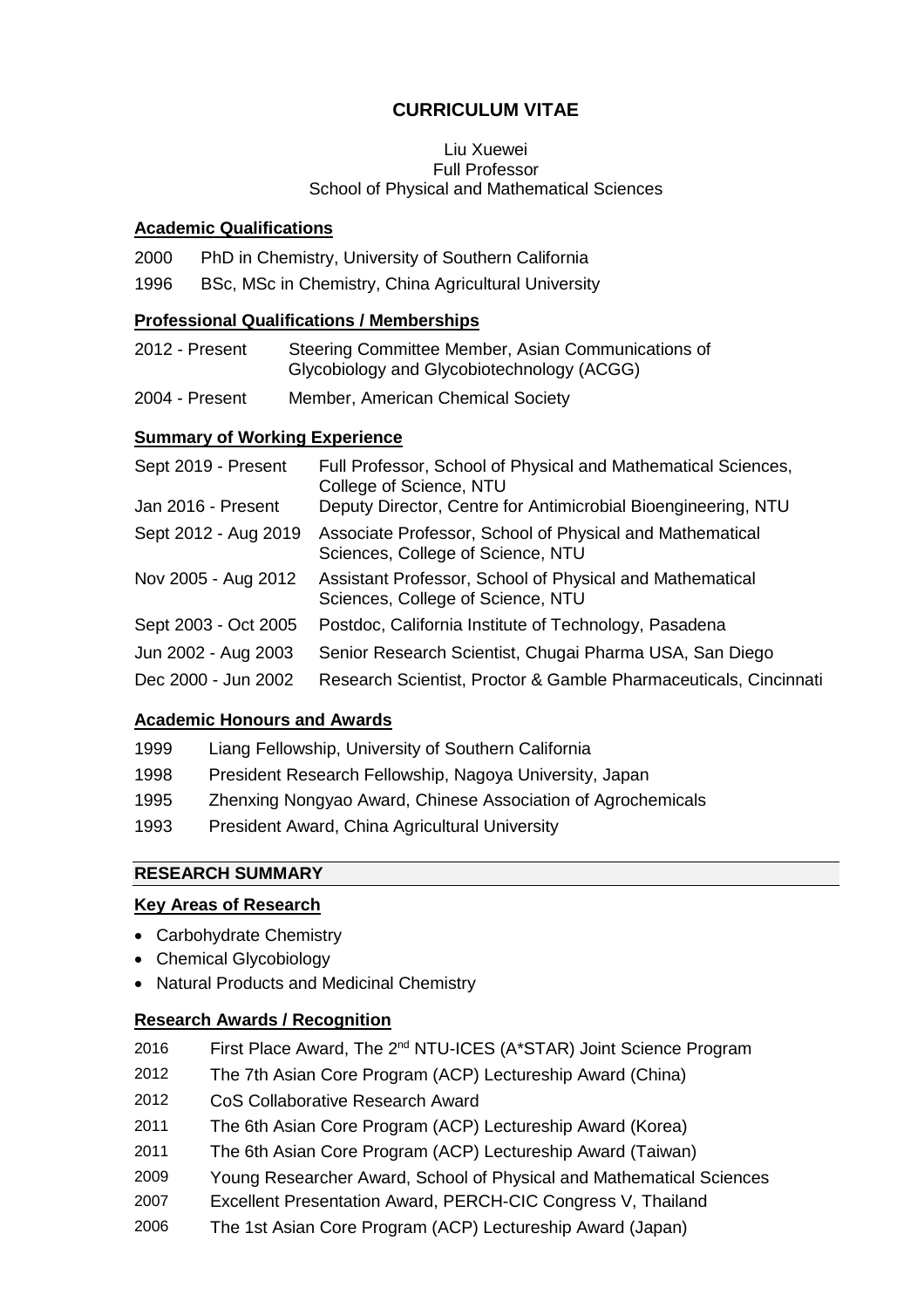**Plenary / Keynote / Award / Invited Presentations** *[Total: 80, Last 3 years: 22]* 

Partially sponsored by the organizer \*\* Fully sponsored by the organizer

#### **Plenary Presentations**

- 1. **\*\*Plenary speaker**, "Tailor-made Peptidoglycans and Glycoconjugates for Antimicrobial Research", The Joint Meeting of 11th International Symposium on Integrated Synthesis (ISONIS-11) and 3rd International Symposium on Middle Molecular Strategy (3rd ISMMS), **Awaji Island**, **Japan**, 16-18 November, **2017**.
- 2. **\*\*Plenary speaker** ( 大 会 特 邀 嘉 宾 ), "Synthesis of Antimicrobial Peptides, Glycopeptides and Peptidoglycans", The 1st Symposium of Carbohydrate Synthesis (首届糖合成化学高峰论坛), **Jinan**, **China**, 15-16 May, **2017**.
- 3. **\*Plenary speaker**, "New Glycosylation Methods and New Glycosylated Nanodevices Interfacing with Living Cells", The 15th Tetrahedron Symposium Asia, Singapore Expo, **Singapore**, 28-31 October, **2014**.
- 4. **\*\*Plenary speaker**, "Efficient Synthesis of Oligosaccharides and Biosensors based on Carbohydrate-Lectin Interactions", Symposium on Glycobiology & Glycobiotechnology, **Xi-An**, **China**, 16-19 July, **2014**.
- 5. **\*\*Plenary speaker**, "Glycosciences: From Synthetic Methods to Glycobiology", Gordon Conference, Mt Snow, **Vermont**, **USA**, June 16-21, **2013.**
- 6. **\*\*Plenary speaker**, "Carbohydrate-Lectin Interaction in Glycoscience", 7th Glycan Forum, **Berlin**, **Germany**, 20-22 March, **2013**.
- 7. **\*\*Plenary speaker,** "Stereoselective Synthesis of Carbohydrates and Natural Products via Facial Control". 12<sup>th</sup> International Symposium for Chinese Organic Chemists (ISCOC) and 9th International Symposium for Chinese Organic Chemists (ISCIC), **Lanzhou**, **China**, 19–22 August, **2012**.
- 8. **\*\*Plenary speaker**, "Design and Synthesis of New Therapeutic Agents for Cancers", *Combinatorial Chemistry and Chemical Biology toward A New Paradigm for Drug Discovery (CCCB), and 28th Conference on Combinatorial Chemistry* (JCCF28), **Osaka**, **Japan**, 24-25 September, **2009**.

### **Keynote Presentations**

- 1. **\*Keynote speaker**, "Glycosciences: The Next Biomolecular Frontiers", ANNUM VI (Asian network for natural and unnatural materials) conference, **Gifu**, **Japan**, 27-28 July **2018.**
- 2. **\*Keynote speaker**, "Dual Glycosylation: A Minimalist Approach for Oligosaccharide Synthesis", The 29<sup>th</sup> International Carbohydrate Symposium, Lisbon, Portugal, 15-19<sup>th</sup> July, **2018.**
- 3. **\*\*Keynote speaker,** "Advanced Glycosylation Methods That Allows Easy Access to Complex Glycoconjugates", Synthetic Biology International Meeting, **Wuhan**, **China**, 21-22 May, **2018**.
- 4. **\*Keynote speaker**, "Tailor-made Peptidoglycans and Glycoconjugates for Antimicrobial Research", 1st National Conference of Signal Communication and Pathogenesis in Microbes, **Guangzhou**, **China**, 1-4 December, **2017**.
- 5. **\*Keynote speaker**, "Antimicrobial Peptides, Glycopeptides and Peptidoglycans", The 3rd Glycobiology World Congress, **London**, **UK**, 26-28 Jun **2017**.
- 6. **\*Co-Chair and keynote speaker**, "Synthesis of Antimicrobial Peptides, Glycopeptides and Peptidoglycans", International Conference on Cellular & Molecular Bioengineering (ICCMB4), **Singapore**, 4-6 January, **2017**.
- 7. **\*Session chair** and **Keynote speaker,** "Quick Assembly of Glycosides and Glycoproteins: General Tactics and New Glycosylation Methods", The XXVIII International carbohydrate symposium, **New Orleans**, **USA**, 17-22 July, **2016**.
- 8. **\*Keynote speaker**, "Exploring and Exploiting Carbohydrate-lectin Interactions", PacifiChem, **Honolulu**, Hawaii, **USA**, 15-20 December, **2015.**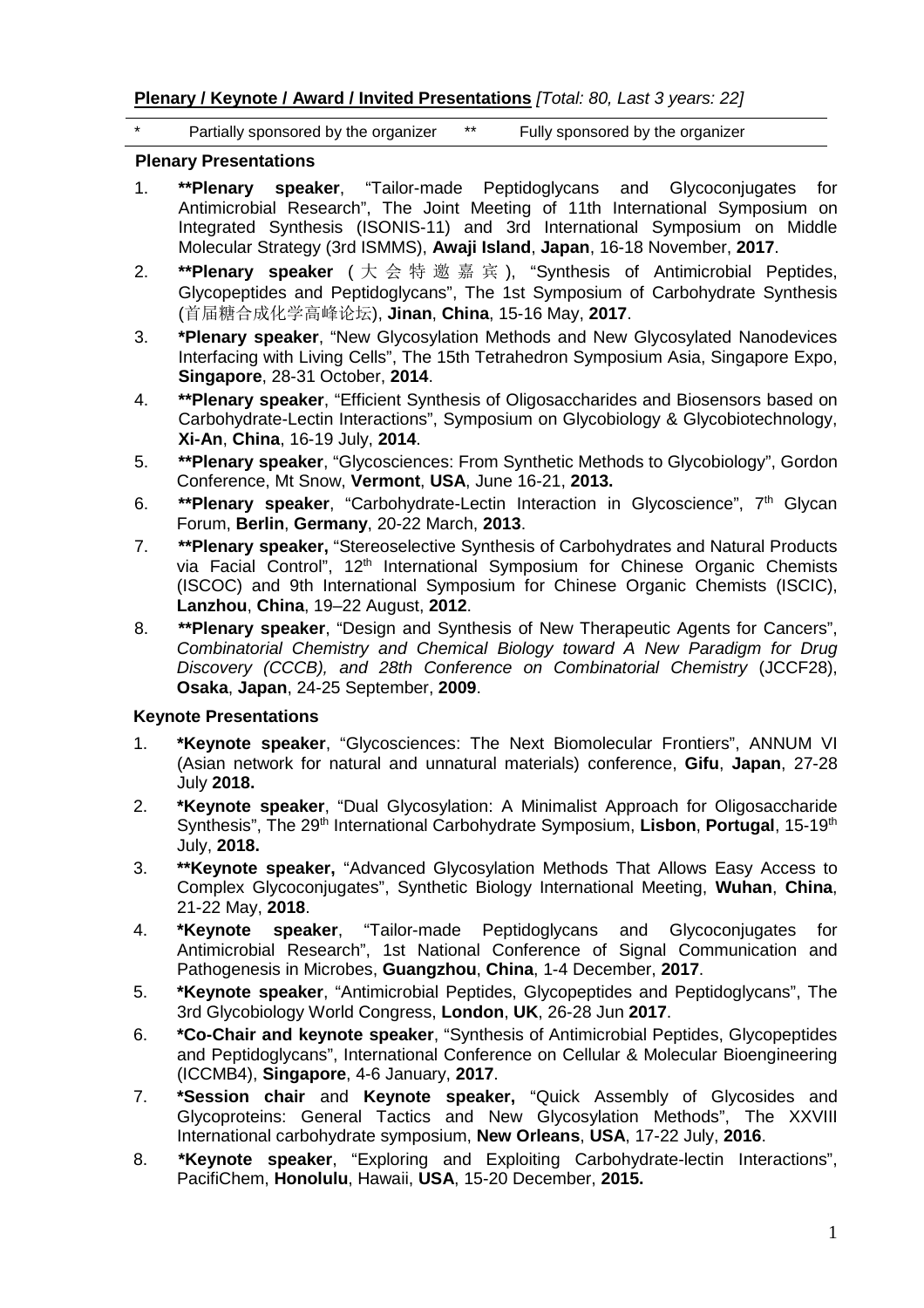- 9. **\*\*Keynote speaker**, "Acceptor-controlled Stereoselective Glycosylation", The 1st Symposium of Carbohydrate Synthesis (首届糖合成化学高峰论坛), **Nanchang**, **China**, 10-11 April, **2015**.
- 10. **\*Session chair and Keynote speaker**, "New Glycosylation Methods & New Glycosylated Nanodevice Interfacing with Living Cells", Society for Glycobiology (SFG) & Japanese Society of Carbohydrate Research (JSCR) Joint Meeting, **Honolulu**, Hawaii, **USA**, 16-19 November, **2014**.
- 11. **\*Keynote speaker**, "Glycosciences: From Synthetic Methods to Glycobiology", Singapore – South Korea Symposium on Glycomics, BioProcessing Institute, A\*STAR, **Singapore**, 13 February, **2014**.
- 12. **\*Keynote speaker**, "Stereoselective Glycosylation and Its Use in the Synthesis of Carbohydrates and Natural Products", 26<sup>th</sup> International Carbohydrate Symposium, **Madrid**, **Spain**, 22-27 July, **2012**.
- 13. **\*Keynote speaker**, "Stereoselective Glycosylation and Its Use in the Synthesis of Carbohydrates and Natural Products", 27th Chinese Chemical Society Conference, **Xiamen**, **China**, 19-23 June, **2010**.

#### **Lectureship Award Presentations**

- 1. **\*\*Award speaker**, Asian Core Program Lectureship Award (2012) Tour: "Glycosciences: From Synthetic Methods to Glycobiology", School of Chemistry and Chemical Engineering, Beijing University, **China**, 9 September, **2013**.
- 2. **\*\*Award speaker**, Asian Core Program Lectureship Award (2012) Tour: "Glycosciences: From Synthetic Methods to Glycobiology", School of Pharmacy, Beijing University, **China**, 11 Sept., **2013**.
- 3. **\*\*Award speaker**, Asian Core Program Lectureship Award (2012) Tour: "Glycosciences: From Synthetic Methods to Glycobiology", Institute of Chemistry, Chinese Academy of Sciences, **China**, 12 September, **2013**.
- 4. **\*\*Award speaker**, Asian Core Program Lectureship Award (2011) Tour: "Glycosciences: From Synthetic Methods to Glycobiology", KAIST, **Korea**, 5 Aug, **2013**.
- 5. **\*\*Award speaker**, Asian Core Program Lectureship Award (2011) Tour: "Glycosciences: From Synthetic Methods to Glycobiology", POSTECH, **Korea**, 6 Aug, **2013**.
- 6. **\*\*Award speaker**, Asian Core Program Lectureship Award (2011) Tour: "Glycosciences: From Synthetic Methods to Glycobiology", Sungkyunkyan University, **Suwon**, **Korea**, 8 August, **2013.**
- 7. **\*\*Award speaker**, Asian Core Program Lectureship Award (2011) Tour: "Glycosciences: From Synthetic Methods to Glycobiology", National Taiwan Normal University, **Taiwan**, 14, May, **2013**.
- 8. **\*\*Award speaker**, Asian Core Program Lectureship Award (2011) Tour: "Glycosciences: From Synthetic Methods to Glycobiology", National Tsing Hua University, **Taiwan**, 15 May, **2013**.
- 9. **\*\*Award speaker**, Asian Core Program Lectureship Award (2011) Tour: "Glycosciences: From Synthetic Methods to Glycobiology", National Chiao Tung University, **Taiwan**, 16 May, **2013**.
- 10. **\*\*Award speaker**, Asian Core Program Lectureship Award (2011) Tour: "Glycosciences: From Synthetic Methods to Glycobiology", National Sun Yat Sen University, **Taiwan**, 17 May, **2013**.
- 11. **\*\*Award speaker**, Asian Core Program Lectureship Award (2006) Tour: "An Easy Access to Aminoglycosides via Intramolecular Rh-catalyzed Aziridination of Glycals", Keio University, **Tokyo**, **Japan**, 23 June, **2008**.
- 12. **\*\*Award speaker**, Asian Core Program Lectureship Award (2006) Tour: "An Easy Access to Aminoglycosides via Intramolecular Rh-catalyzed Aziridination of Glycals", Tokyo Institute of Technology, **Tokyo**, **Japan**, 24 June, **2008**.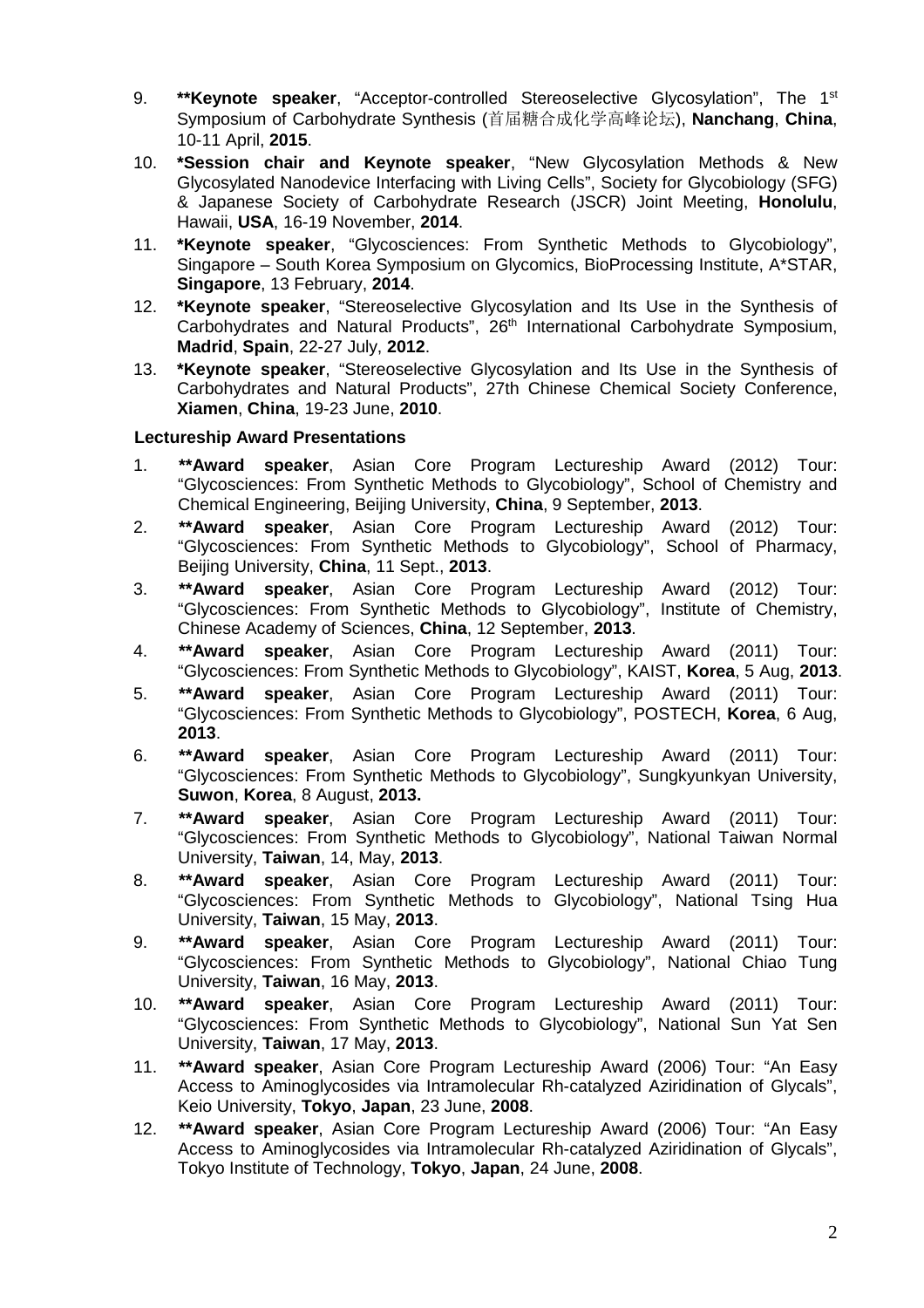- 13. **\*\*Award speaker**, Asian Core Program Lectureship Award (2006) Tour: "An Easy Access to Aminoglycosides via Intramolecular Rh-catalyzed Aziridination of Glycals", The University of Tokyo, **Japan**, 25 June, **2008**.
- 14. **\*\*Award speaker**, Asian Core Program Lectureship Award (2006) Tour: "An Easy Access to Aminoglycosides via Intramolecular Rh-catalyzed Aziridination of Glycals", RIKEN, **Tokyo**, **Japan**, 27 June, **2008**.

#### **Invited Presentations**

- 1. **\*Invited speaker,** "Biohybrid peptidoglycan oligomers that incorporate into bacterial cell walls", The 11th International Symposium on Glycosyltransferases, **Qingdao**, **China**, 19-23 June, **2018**.
- 2. **\*\*Invited speaker,** "Glycosciences: The Next Biomolecular Frontiers", Northwest University, **Xi-An**, **China**, 4 May, **2018**.
- 3. **\*\*Invited speaker,** "Glycosciences: The Next Biomolecular Frontiers", Northwest A&F University, **Shanxi**, **China**, 2 May, **2018**.
- 4. **\*\*Invited speaker,** "Strategic Glycosylations", Osaka University, **Osaka**, **Japan**, 20 November, **2017**.
- 5. **\*Invited speaker**, "Glycosylation in Carbohydrate Synthesis and Glycoprotein Synthesis", 13th Midwest Carbohydrate and Glycobiology Symposium, **Madison**, WI, **USA**, 22-23 September, **2017**.
- 6. **\*\*Invited speaker,** "Glycosciences: From Synthetic Methods to Glycobiology", South China Agricultural University, **Guangzhou**, **China**, 18 September, **2017**.
- 7. **\*Invited speaker**, the 14th International Symposium for Chinese Organic Chemists (ISCOC) and the 11th International Symposium for Chinese Inorganic Chemists (ISCIC), **Singapore**, 8-10 Dec., **2016**.
- 8. **\*Session chair** and **invited speaker**, "Dual Native Chemical Ligation: New Methods for Peptide and Glycopeptide Synthesis", P2S2 Symposium, **Singapore**, 8-9 Dec **2016**.
- 9. **\*\*Invited speaker**, "Glycochemistry and Glycobiology", Dalian Institute of Chemistry and Physics, Chinese Academy of Sciences, **Dalian**, **China**, 6 April, **2016**.
- 10. **\*\*Invited speaker**, "Glycochemistry and Glycobiology", Jiangnan University, **Wuxi**, **China**, 8 April, **2016**.
- 11. **\*\*Invited speaker**, "Glycobiology-Oriented Synthesis", NanjingTech University, **Nanjing**, **China**, 11 April, **2016**.
- 12. **\*\*Invited speaker**, "Glycobiology-Oriented Synthesis", Hangzhou Normal University, **Hangzhou**, **China**, 12 April, **2016**.
- 13. **\*Invited speaker**, "Glycosciences: From Synthetic Methods to Glycobiology", 6th ICBE-International Conference on Biomolecular Engineering, **Singapore**, 5-7 January, **2016.**
- 14. **\*Co-organiser,** The 7<sup>th</sup> International Peptide Symposium, at Breakthrough Theatre, Matrix, Biopolis, **Singapore**, 9-11 December, **2015**
- 15. **\*\*Invited speaker**, "Glycosciences: From Synthetic Methods to Glycobiology", School of Pharmacy and School of Chemistry and Chemical Engineering, Shandong University, **Jinan**, **China**, 6 April**, 2015**.
- 16. **\*\*Invited speaker**, "New Glycosylation Methods and Glycobiology", School of Pharmacy, Sichuan University, **Chengdu**, **China**, 8 April, **2015**.
- 17. **\*\*Invited speaker**, "New Glycosylation Methods and Glycobiology", School of Chemistry and Chemical Engineering, Shaanxi Normal University**, Xi-An**, **China**, 16 April, **2015**.
- 18. **\*Invited speaker**, "New Glycosylation Methods & New Glycosylated Nanodevice Interfacing with Living Cells", 8th Singapore International Chemistry Conference, U-Town, **Singapore**, 14-17 December, **2014**.
- 19. **\*Invited speaker**, "The Intriguing Dual-Directing Effect of 2-Cyanobenzyl Ether for Highly Stereospecific Glycosylation Reaction", ICCEOCA-9/NICCEOCA-5, **Petaling Jaya**, **Malaysia**, 1-4 December, **2014**.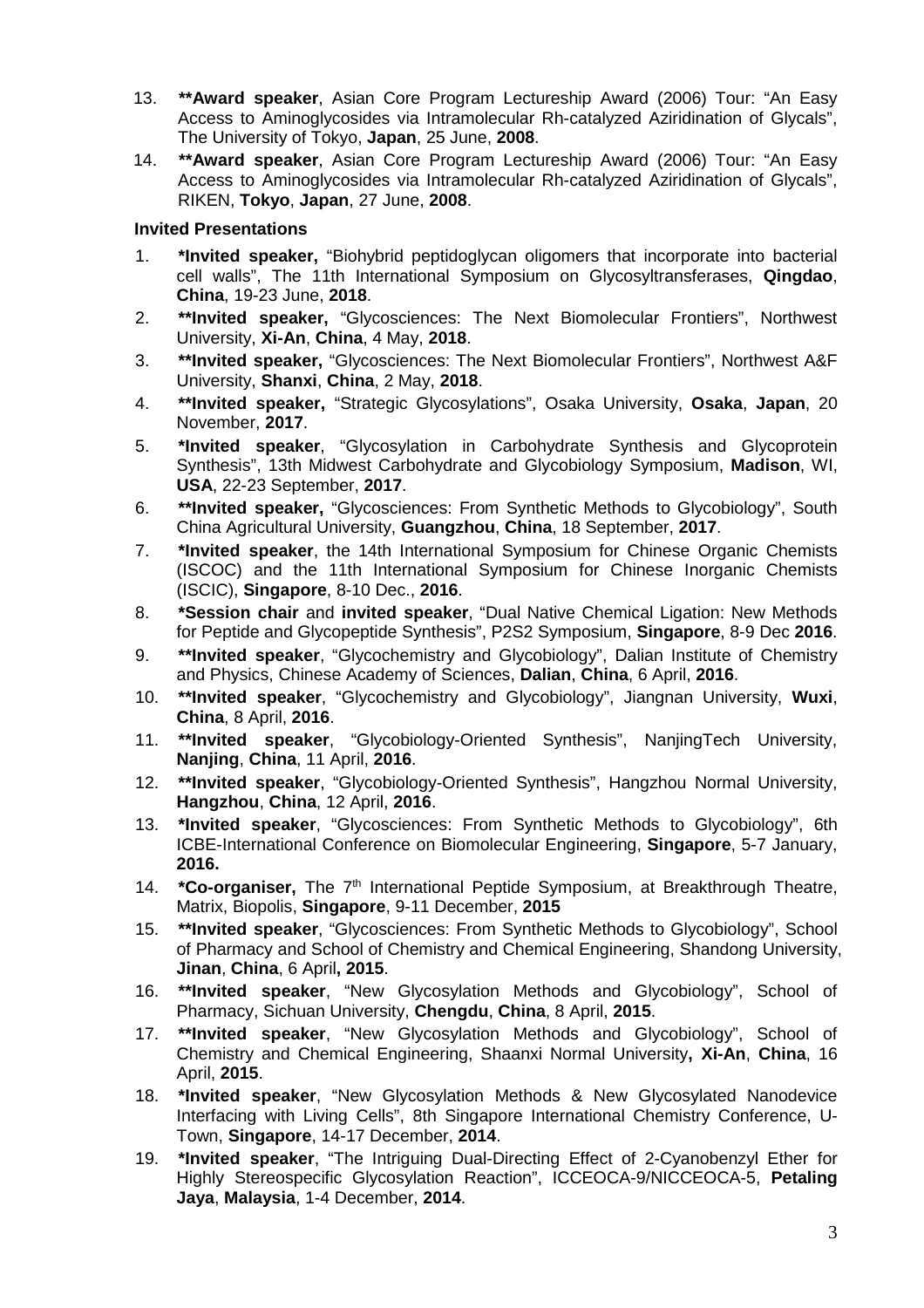- 20. **Invited speaker**, "Novel Glycosylated Nanodevices Interfacing with Living Cells", Singapore Sensor Centre Inaugural networking workshop, NUS, **Singapore**, 26 July, **2014**.
- 21. **\*Invited speaker**, "Stereoselective Glycosylation Methods and Their Application in Oligosaccharide Synthesis", the 5th International Conference on the Development of Biomedical Engineering, **Ho Chi Minh City**, **Vietnam**,16-18 June, **2014**.
- 22. **\*Invited speaker**, "Stereoselective Glycosylation and Its Use in the Synthesis of Carbohydrates and Natural Products", 2014 Canadian Society for Chemistry (CSC) annual conference, **Vancouver**, **Canada**, 1-5 June, **2014**.
- 23. **\*Invited speaker**, "Interfacing Glycosylated Nanodevice with Living Cells: From Biosensing to Drug Delivery". the Asia-Canada Glycoscience Symposium, **Vancouver**, **Canada**, 31 May-1 June, **2014**
- 24. **\*\*Invited speaker**, "Glycosciences: From Synthetic Methods to Glycobiology", Huazhong University of Science and Technology, School of Chemistry and Chemical Engineering, **Wuhan, China**, 21 April, **2014**.
- 25. **\*\*Invited speaker**, "Glycosciences: From Synthetic Methods to Glycobiology", School of Pharmacy, Huazhong University of Science and Technology, **Wuhan**, **China**, April 22**, 2014**.
- 26. **\*\*Invited speaker**, "Glycosciences: From Synthetic Methods to Glycobiology", School of Chemistry, Huazhong Agricultural University, **Wuhan**, **China**, 23 April, **2014**.
- 27. **\*\*Invited speaker**, "Glycosciences: From Synthetic Methods to Glycobiology", Wuhan University of Technology, **Wuhan**, **China**, 24 April, **2014**.
- 28. **Invited speaker**, "New Glycosylation Methods", 27<sup>th</sup> International Carbohydrate Symposium, **Bangalore**, **India**, 12-17 January, **2014**.
- 29. **\*\*Invited speaker**, "Design and Synthesis of New Therapeutic Agents for Cancers", Shandong University, **China**, 2-5 September, **2013**.
- 30. **\*\*Invited speaker**, "Carbohydrates The Next Biomolecular Frontiers", Southwest University, **Chongqing**, **China**, 2 July, **2013**.
- 31. **\*\*Invited speaker**, "New Methods for Carbohydrate Synthesis", Yunnan University, **Kunming**, **China**, 19-22 June, **2012**.
- 32. **\*Invited speaker**, "Stereoselective Glycosylation and Its Use in the Synthesis of Carbohydrates and Natural Products", 28th Chinese Chemical Society Conference, **Chengdu**, **China**, 13-16 April, **2012**.
- 33. **\*Invited speaker**, "New Synthetic Methods in Carbohydrate Chemistry", Zhejiang Normal University, **Hangzhou**, **China**, 11 April, **2012**.
- 34. **\*Invited speaker**, "Direct and stereoselective synthesis of α-Linked 1,3-*cis*-3 aminodeoxyglycosides", The 6th International Conference on Cutting-Edge Organic Chemistry in Asia (ICCEOCA-6), **Hong Kong**, 11-15 December, **2011**.
- 35. **\*\*Invited speaker**, "Discovery of Estrogen Receptor Antagonist: Protein-ligand Binding Study", East China Normal University, **Shanghai**, **China**, 16-18 June, **2010**.
- 36. **Invited speaker**, "Design and Synthesis of New Therapeutic Agents for Cancers", University of New South Wales, **Sydney**, **Australia**, 11-14 May, **2010**.
- 37. **\*Invited speaker**, "Large-scale Fabrication of Wavelike Single-crystal Nanosheets for High-power Lithium Ion Batteries", 8th International Symposium on New Materials for Electrochemical Systems, **Shanghai**, **China**, 11-15 July, **2010**.
- 38. **Invited speaker**, "Design and Synthesis of New Therapeutic Agents for Cancers", NUS–UoH Chemistry Bilateral Symposium, NUS, **Singapore**, 14-15 December, **2009**.
- 39. **Invited speaker**, "Conversion of Glucose and Cellulose to DMF, a Potential Additive in Gasoline", 1<sup>st</sup> Annual Workshop on Energy Research Organized by ERI@N and NSWU, NTU, **Singapore**, 6-7 August, **2009**.
- 40. **Invited speaker**, "Biomass-derived Gasoline Additive", 1st Annual Workshop on Energy Research Organized by ERI@N, NTU, **Singapore**, 2-4 June, **2009**.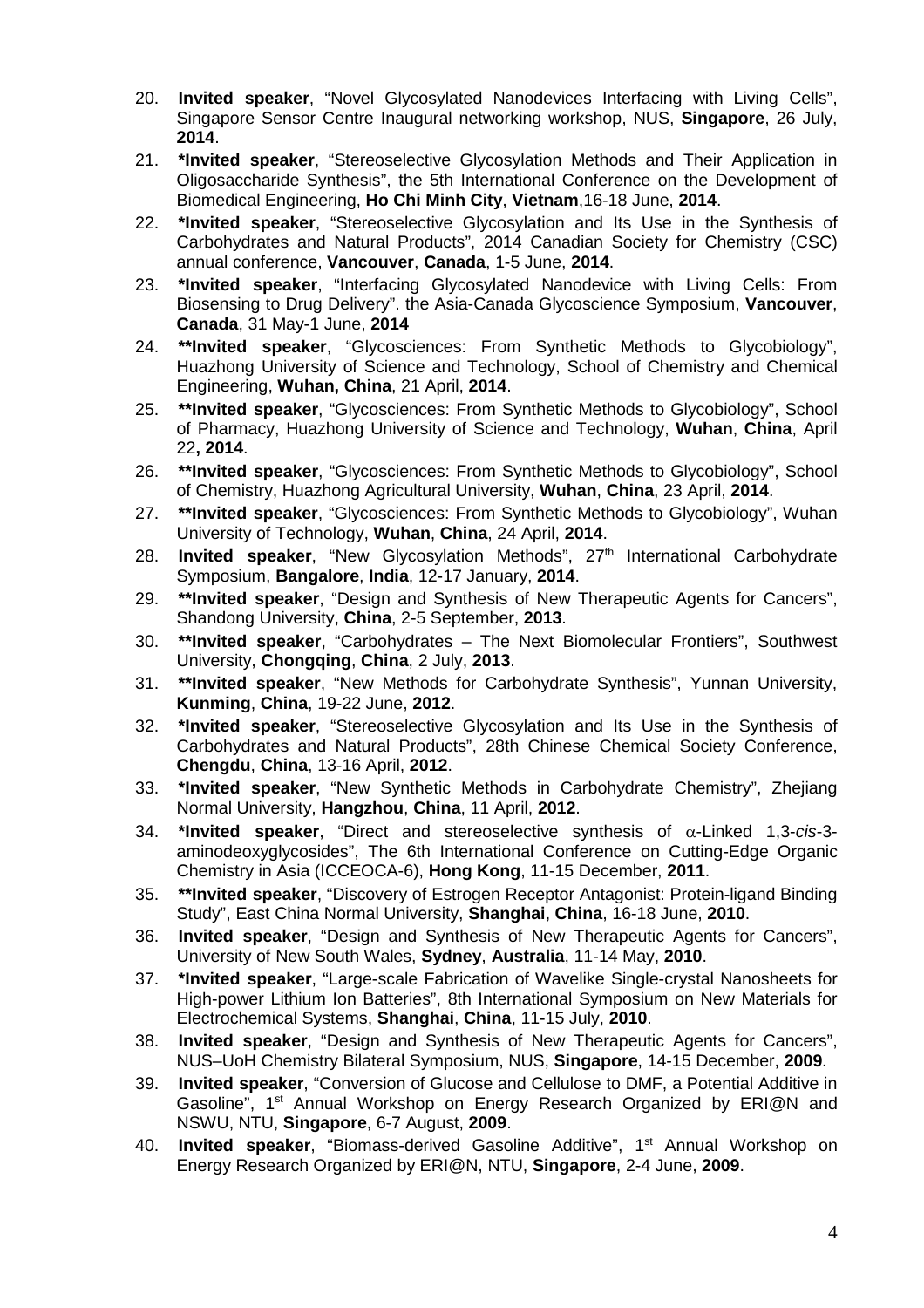- 41. \*Invited speaker, "Synthesis of Sugars and Other Neuritogenic Molecules", 2<sup>nd</sup> UK-*Singapore Symposium – Contemporary Organic Synthesis, Methods and Techniques*, Biopolis, **Singapore**, 15 February, **2008**.
- 42. **Invited speaker**, "Sugars in Organic Synthesis and Chemical Biology", *International Symposium on Catalysis and Fine Chemicals 2007*, Nanyang Technological University, **Singapore**, 17-21 December, **2007.**
- 43. **\*Invited speaker**, "Intramolecular Rh-catalyzed Aziridination of Glycals: A Novel Direct Access to Aminoglycosides", *PERCH-CIC Congress V*, **Pattaya city**, **Thailand**, 6-9 May, **2007**.
- 44. **\*Invited speaker**, "Synthetic Study of Chondoitin Sulfate Small Molecules That Stimulate Neuronal Outgrowth", *First International Conference of Cutting-Edge Organic Chemistry*, Naha-city, **Okinawa**, **Japan**, 16-20 October, **2006**.
- 45. **Invited speaker**, "Design and Synthesis of Peptidomimetics as MC4R Ligands", *Nanyang Technological University-University of Warwick Symposium*, NTU, **Singapore**, 17 August, **2006**.

**List of Publications** *(in chronological order, starting with the most recent)* 

| $\star$ | Denotes PhD students    | $***$       | Denotes directly supervised research staff |
|---------|-------------------------|-------------|--------------------------------------------|
|         | Denotes co-first author |             | Denotes corresponding authorship           |
| #       | Denotes Tier 1 papers   | <b>Bold</b> | Denotes main author                        |
|         |                         |             |                                            |

#### **Journal Papers** *[Total: 141, Last 3 years: 28]*

- 1. \*Báti, G.; \*He, J.-X.; \*\*Pal, K. B.; **Liu, X.-W.**† Stereo- and regioselective glycosylation with protection-less sugar derivatives: An alluring strategy to access glycans and natural products. *Chem. Soc. Rev.* **2019**, under revision. #
- 2. Rajan, S.; Jang, Y.; Kim, C.-H.; Toh, H. T.; Jeon, J.; Song, B.; Maqueda, A. S.; Lescar, J.; Shin, J.; Liu, X.-W.; Feitosa, M.; Hwang, D.; Lim, K.-L.; Park, H. M.; Lee, C. H.; Petsko, G.; Yoon, H. S.<sup>†</sup> Co-crystal structure and function of Nurr1 bound to the cyclopentenone prostaglandin A1. *Cell* **2019**, under revision. #
- 3. \*Xu, Y.; Zhang, K.; Reghu, S.; \*\*Lin, Y.; Chan-Park, M. B.† ; **Liu, X.-W.**† Synthesis of antibacterial glycosylated polycaprolactones bearing imidazoliums with reduced hemolytic activity. *Biomacromolecules* **2019**, *20*, 949-958. #
- 4. \*Das, M.‡ ; \*Vu, M. D.‡ ; \*\*Zhang, Q.; **Liu, X.-W.**† Metal-free Visible Light Photoredox enables generation of carbyne equivalents *via* phosphonium ylides C-H activation. *Chem. Sci.* **2019**, *10*, 1687-1691. #
- 5. \*Yao, H.‡ ; \*Vu, M. D.‡ ; **Liu, X.-W.**† Recent advances in reagent-controlled stereoselective/stereospecific glycosylation. *Carbohydr. Res.* **2019**, *473*, 72-81.
- 6. \*Vu, M. D.; \*Leng, W. L.; Hsu, H.-C.; **Liu, X.-W.**† Alkene synthesis using phosphonium ylides as umpolung reagents. *Asian J. Org. Chem.* **2019**, *8*, 93-96. #
- 7. \*Leng, W. L.‡ ; \*Yao, H.‡ ; \*He, J.-X.‡ ; **Liu, X.-W.**† Venturing beyond donor-controlled glycosylation: new perspectives towards anomeric selectivity. *Acc. Chem. Res.* **2018**, *51*, 628-639. #
- 8. Zhao, S.; Huang, J.-J.; Sun, X.; Huang, X.; Fu, S.; Yang, L.; Liu, X.-W.; He, F.<sup>†</sup>; Deng, Y.<sup>†</sup> (1-Aryloxy-2-hydroxypropyl)-phenylpiperazine derivatives suppress *candida albicans* virulence by interfering with morphological transition. *Microb. Biotechnol.* **2018**, *11*, 1080- 1089.
- 9. Low, Z. J.; Pang, L. M.; Ding, Y.; Cheang, Q. W.; \*\*Le Mai Hoang, K.; Tran, H. T.; Li, J.; Liu, X.-W.; Kanagasundaram, Y.; Yang, L.; Liang, Z.-X.† Identification of a biosynthetic gene cluster for the polyene macrolactam sceliphrolactam in a *streptomyces* strain isolated from mangrove sediment. *Sci. Rep.* **2018**, *8*, 1594. #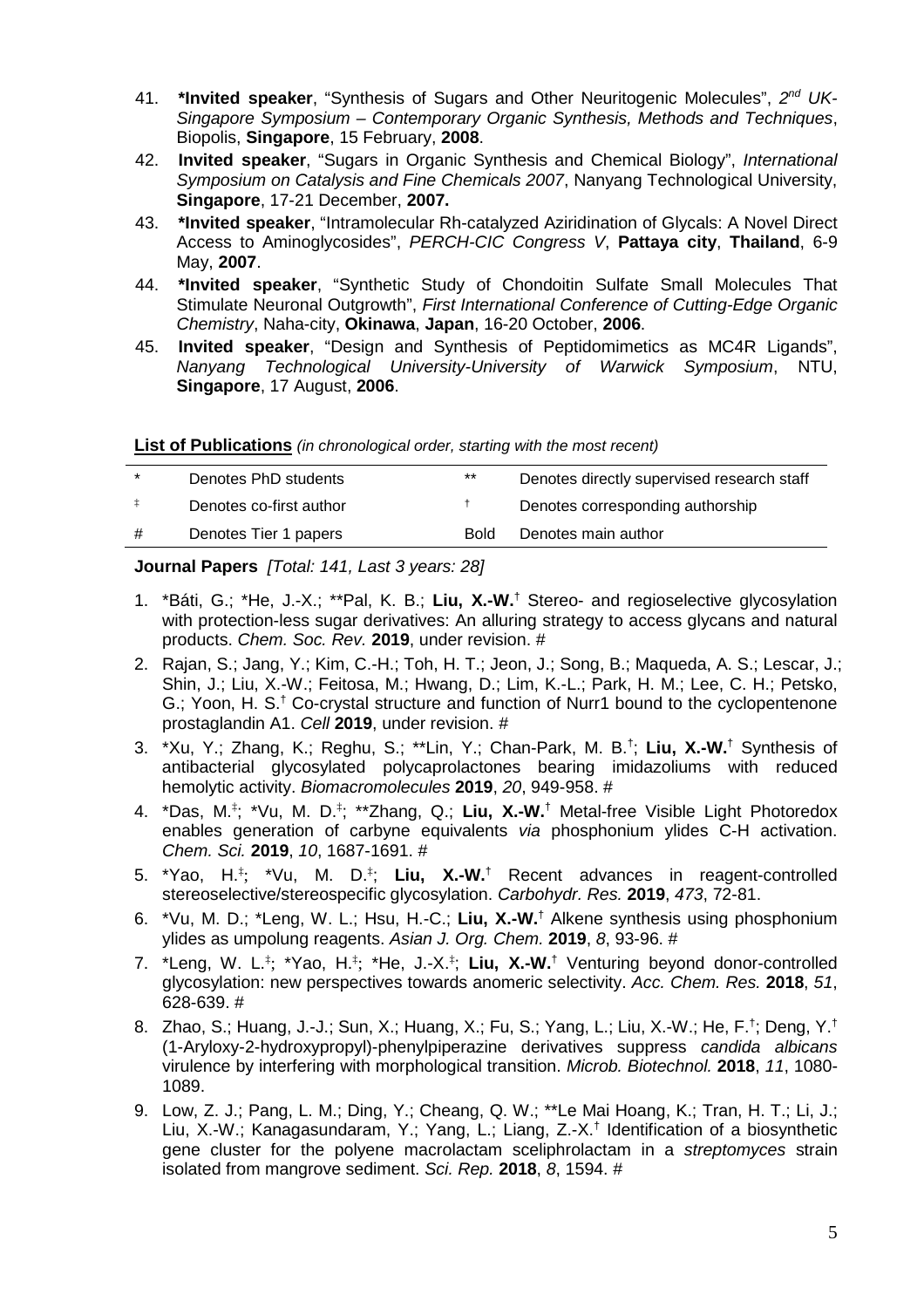- 10. \*Liao, H.; Ma, J.† ; \*Yao, H.; **Liu, X.-W.**† Recent progress of *c*-glycosylation methods in the total synthesis of natural products and pharmaceuticals. *Org. Biomol. Chem.* **2018**, *16*, 1791-1806. #
- 11. Mahadevegowda, S. H.; Hou, S.; Ma, J.; Keogh, D.; Zhang, J.; \*\*Mallick, A.; Liu, X.-W.; Duan, H.<sup>†</sup>; Chan-Park, M. B.<sup>†</sup> Raman-encoded, multivalent glycan-nanoconjugates for traceable specific binding and killing of bacteria. *Biomater. Sci.* **2018**, *6*, 1339-1346. #
- 12. \*\*Huang, N.‡ ; \*Liao, H.‡ ; \*Yao, H.; Xie, T.; Zhang, S.; Zou, K.†; **Liu, X.-W.**† Diastereoselective synthesis of *c*-vinyl glycosides via gold(i)-catalyzed tandem 1,3 acyloxy migration/Ferrier rearrangement. *Org. Lett.* **2018**, *20*, 16-19. #
- 13. Fong, J.; Zhang, C.; Liang, R.; Boo, Z. Z.; Tan, S. K.; Nielsen, T. E.; Givskov, M.; Liu, X.- W., Bin, W.; Su H.<sup>†</sup>; Yang, L.<sup>†</sup> Combination therapy strategy of quorum quenching enzyme and quorum sensing inhibitor in suppressing multiple quorum sensing pathways of *P. aeruginosa. Sci. Rep.* **2018**, *8*, 1155. #
- 14. Vedachalam, S.† ; Murugesh, N.; Chakraborty, P.; Karvembu, R.; **Liu, X.-W.**† NHC catalyzed enantioselective coates-claisen rearrangement: a rapid access to the dihydropyran core for oleuropein based secoiridoids. *New J. Chem.* **2018**, *42*, 1832- 1839. #
- 15. \*\*Mallick, A.; \*Xu, Y.; \*\*Lin, Y.; \*He, J.-X.; Chan-Park, M. B.† ; **Liu, X.-W.**† Oxadiazabicyclooctenone as a versatile monomer for the construction of pH sensitive functional polymers *via* ROMP. *Polymer Chem.* **2018,** *9*, 372-377. #
- 16. \*\*Le Mai Hoang, K.; \*He, J.-X.; \*Báti, G.; Chan-Park, M. B.† ; **Liu, X.-W.**† A minimalist approach to stereoselective glycosylation with unprotected donors. *Nat. Commun.* **2017**, *8*, 1146. #
- 17. Lv, X.; Cao, H.; Lin, B.† ; Wang, W.; Zhang, W.; Duan, Q.; Tao, Y.; Liu, X.-W.; Li, X.† Synthesis of sialic acids, their derivatives, and analogs by using a whole-cell catalyst. *Chem. Eur. J.* **2017**, *23*, 15143-15149. #
- 18. \*Vu, M. D.; \*Das, M.; Liu, X.-W.<sup>†</sup> Direct aldehyde Csp<sup>2</sup>-H functionalization through visible-light-mediated photoredox catalysis. *Chem. Eur. J.* **2017**, *23*, 15899-15902. #
- 19. \*Yao, H.; Zhang, S.; \*Leng, W. L.; \*\*Leow, M. L.; \*\*Xiang, S.; \*He, J.-X.; \*Liao, H.; \*\*Le Mai Hoang, K.; Liu, X.-W.<sup>†</sup> Catalyst-controlled stereoselective O-glycosylation: Pd(0) vs Pd(II). *ACS Catalysis* **2017**, *7*, 5456-5460. #
- 20. Hou, Z.‡ ; Shankar, Y. V.‡ ; Liu, Y.‡ ; \*\*Ding, F.; Subramanion, J. L.; Ravikumar, V.; Zamudio-Vázquez, R.; Keogh, D.; Lim, H.; Tay, M. Y. F.; Bhattacharjya, S.; Rice, S. A.; Shi, J.; Duan, H.; Liu, X.-W.; Mu, Y.; Tan, N. S.; Tam, K. C.; Pethe, K.; Chan-Park, M. B.† Nanoparticles of short cationic peptidopolysaccharide self-assembled by hydrogen bonding with antibacterial effect against multidrug-resistant bacteria. *ACS Appl. Mater. Interfaces* **2017**, *9*, 38288-38303. #
- 21. \*Liao, H.; \*Leng, W. L.; \*\*Le Mai Hoang, Kim; \*Yao, H.; \*He, J.-X.; Voo, A. Y. H.; **Liu, X.- W.**† Asymmetric syntheses of 8-oxabicyclo[3,2,1]octane and 11-oxatricyclo[5.3.1.0] undecane from glycals. *Chem. Sci.* **2017**, *8*, 6656-6661. #
- 22. \*Leng, W. L.; \*Liao, H.; \*Yao, H.; Ang, Z.-E.; \*\*Xiang, S.; **Liu, X.-W.**† Palladium-catalyzed decarboxylative allylation/Wittig reaction: substrate-controlled synthesis of *C*-vinyl glycosides. *Org. Lett.* **2017**, *19*, 416-419. #
- 23. Zeng, J.† ; Sun, G.; Yao, W.; Zhu, Y.; Wang, R.; Cai, L.; Liu, K.; Zhang, Q.; **Liu, X.-W.**; Wan, Q.<sup>†</sup> 3-Aminodeoxypyranoses in glycosylation: diversity-oriented synthesis and assembly in oligosaccharides. *Angew. Chem. Int. Ed.* **2017**, *56*, 5227-5231. #
- 24. \*\*Wu, X.; \*Tan, Y. J.; Toh, H. T.; Nguyen, L. H.; \*Kho, S. H.; Chew, S. Y.; Yoon, H. S.; Liu, X.-W.<sup>†</sup> Stimuli-responsive multifunctional glyconanoparticle platforms for targeted drug delivery and cancer cell imaging. *Chem. Sci.* **2017**, *8*, 3980-3988. #
- 25. \*William, R.; \*Leng, W. L.; \*\*Wang, S.; **Liu, X.-W.**† The first intermolecular interrupted imino-Nazarov reaction: expeditious access to carbocyclic nucleoside analogues. *Chem. Sci.* **2016**, *7*, 1100-1103. #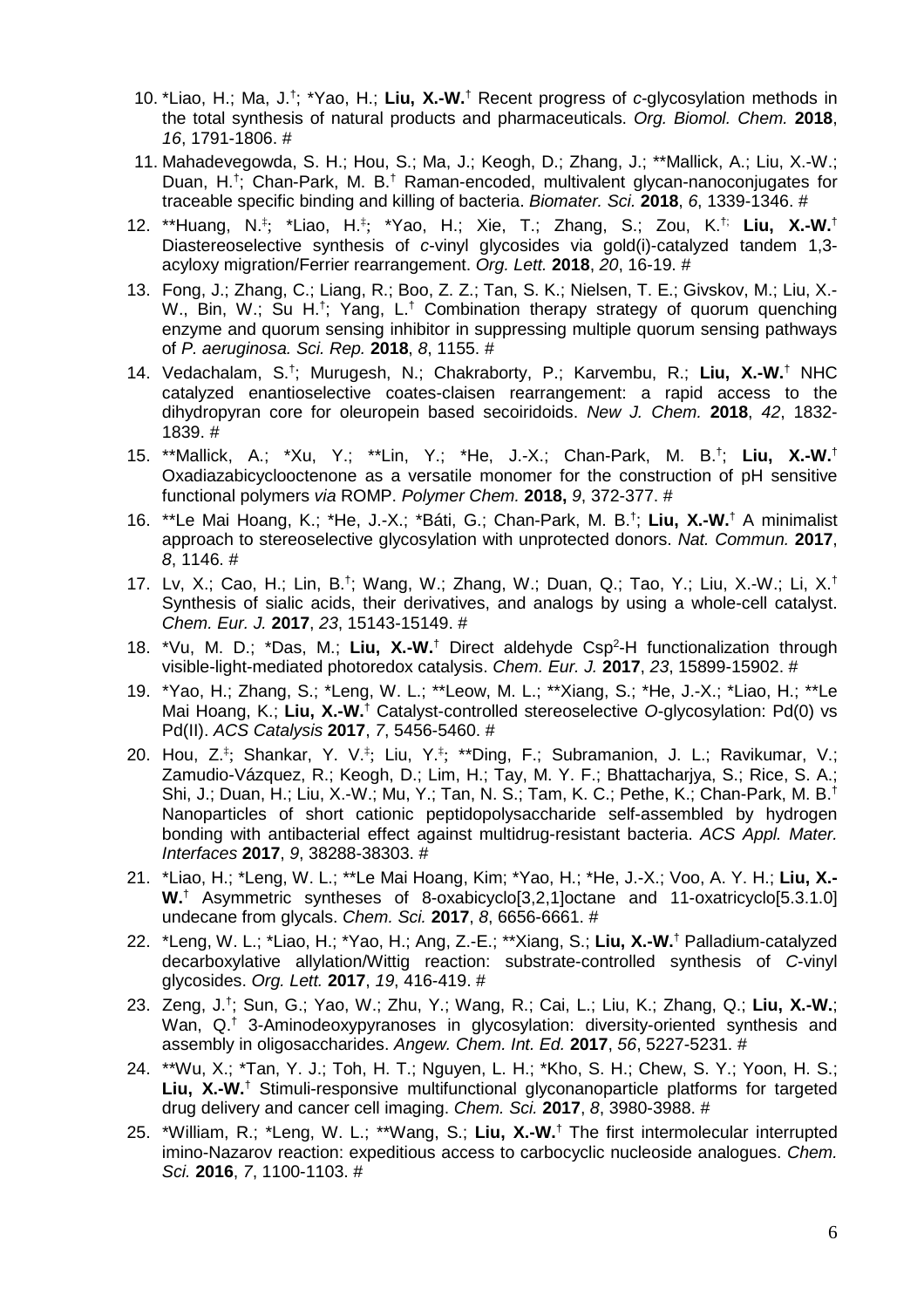- 26. \*Chai, H.‡ ; \*\*Le Mai Hoang, K.‡ ; \*Vu, M. D.; Pasunooti, K. K.; Liu, C.-F.; **Liu, X.-W.**† *N*-Linked glycosyl auxiliary-mediated native chemical ligation on aspartic acid: application towards *N*-glycopeptide synthesis. *Angew. Chem. Int. Ed.* **2016**, *55*, 10363-10367. **Highlighted by** *X-MOL*. #
- 27. Xu, J.; Zhou, K.; Chen, F.; Chen, W.; Wei, X.; **Liu, X.-W.**† ; Liu, J.† Natural integrated carbon architecture for rechargeable lithium-sulfur batteries. *ACS Sustainable Chem. Eng.* **2016**, *4*, 666-670.
- 28. \*William, R.; \*\*Wang, S.; \*\*Mallick, A.; **Liu, X.-W.**† Interrupting Nazarov reaction with different trapping modality: Utilizing potassium alkynyltrifluoroborate as a σ-nucleophile. *Org. Lett.* **2016**, *18*, 4458-4461. #
- 29. \*Xiang, S.; \*Le Mai Hoang, K.; \*He, J.-X.; \*Tan, Y. J.; **Liu, X.-W.**† Reversing the stereoselectivity of a palladium-catalyzed *O*-glycosylation through an inner-sphere or outer-sphere pathway. *Angew. Chem. Int. Ed.* **2015**, *54*, 604-607. #
- 30. \*\*Ding, F.; \*William, R.; Kock, S. M.; \*\*Leow, M. L.; **Liu, X.-W.**† A concise route to the highly functionalized azetidine precursor: the enantioselective synthesis of penaresidin B. *Chem. Commun.* **2015**, *51*, 4639-4642. #
- 31. \*Ji, L.; \*Xiang, S.; \*Leng, W. L.; \*Le Mai Hoang, K.; **Liu, X.-W.**† Palladium-catalyzed glycosylation: novel synthetic approach to diverse *N*-heterocyclic glycosides. *Org. Lett.* **2015**, *17*, 1357-1360. #
- 32. \*\*Wu, J.; \*Xiang, S.; \*\*Zeng, J.; \*\*Leow, M. L.; **Liu, X.-W.**† Practical route to 2 quinolinones *via* a Pd-catalyzed C–H bond activation/C–C bond formation/cyclization cascade reaction. *Org. Lett.* **2015**, *17*, 222-225. **Highlighted in** *Synfacts* **2015,** *11***, 346.**  #
- 33. \*\*Ma, J.; \*Xiang, S.; Jiang, H.; **Liu, X.-W.**† Palladium-catalyzed stereoselective *C*glycosylation of glycals with sodium arylsulfinate. *Eur. J. Org. Chem.* **2015**, *5*, 949-952. #
- 34. \*\*Wei, X.; \*\*Liu, J.<sup>†</sup>; Liu, X.-W.<sup>†</sup> Ultrafine dice-like anatase TiO<sub>2</sub> for highly efficient dyesensitized solar cells. *Sol. Energ. Mat. Sol. Cells* **2015**, *134*, 133-139. #
- 35. \*\*Liu, J.† ; \*\*Wei, X.; **Liu, X.-W.**† Two-dimensional wavelike spinel lithium titanate for fast lithium storage. *Sci. Rep.* **2015**, *5*, 9782. #
- 36. \*\*Wu, J.; \*Leng, W. L.; \*Liao, H.; \*Le Mai Hoang, K.; **Liu, X.-W.**† Intramolecular C-N bond formation under metal-free conditions: Synthesis of indolizines. *Chem. Asian J.* **2015**, *10*, 853-856. #
- 37. \*\*Wu, J.; \*Le Mai Hoang, K.; \*\*Leow, M. L.; **Liu, X.-W.**† Pd-catalyzed cross-coupling of aromatic compounds with carboxylic acids *via* C-H bond activation. *Org. Chem. Front.*  **2015**, *2*, 502-505. #
- 38. \*Le Mai Hoang, K.; **Liu, X.-W.**† The intriguing dual-directing effect of 2-cyanobenzyl ether for a highly stereospecific glycosylation reaction. *Nat. Commun.* **2014**, *5*, 5051*.* #
- 39. \*William, R.; \*\*Wang, S.; \*\*Ding, F.; Arviana, E. N.; **Liu, X.-W.**† Interrupted imino-Nazarov cyclization of 1-aminopentadienyl cation and related cascade process. *Angew. Chem. Int. Ed.* **2014**, *53*, 10742-10746. #
- 40. \*Xiang, S.; He, J.-X.; \*Tan, Y. J.; **Liu, X.-W.**† Stereocontrolled *O*-glycosylation with palladium-catalyzed decarboxylative allylation. *J. Org. Chem.* **2014**, *79*, 11473-11482. #
- 41. Choi, B.-H.; Chattopadhaya, S.; Thanh, L. N.; Feng, L.; Nguyen, Q. T.; Lim, C. B.; Harikishore, A.; Nanga, R. P. R.; Bharatham, N.; Zhao, Y.; **Liu, X.-W.**; Yoon, H. S.† Suprafenacine, an indazole-hydrazide agent, targets cancer cells through microtubule destabilization. *PLoS ONE* **2014**, *9*, e110955. #
- 42. \*Bai, Y.; \*Leng, W. L.; Li, Y.; **Liu, X.-W.**† A highly efficient dual catalysis approach for *C*glycosylation: addition of (*O*-azaaryl)carboxaldehyde to glycals. *Chem. Commun.* **2014**, *50*, 13391-13393. #
- 43. Tan, H. Y.; \*Xiang, S.; \*Leng, W. L.; **Liu, X.-W.**† Regio- and stereoselective synthesis of β-keto functionalized *C*-glycosides *via* iron catalyzed Ferrier rearrangement reactions. *RSC Adv.* **2014**, *4*, 34816-34822. #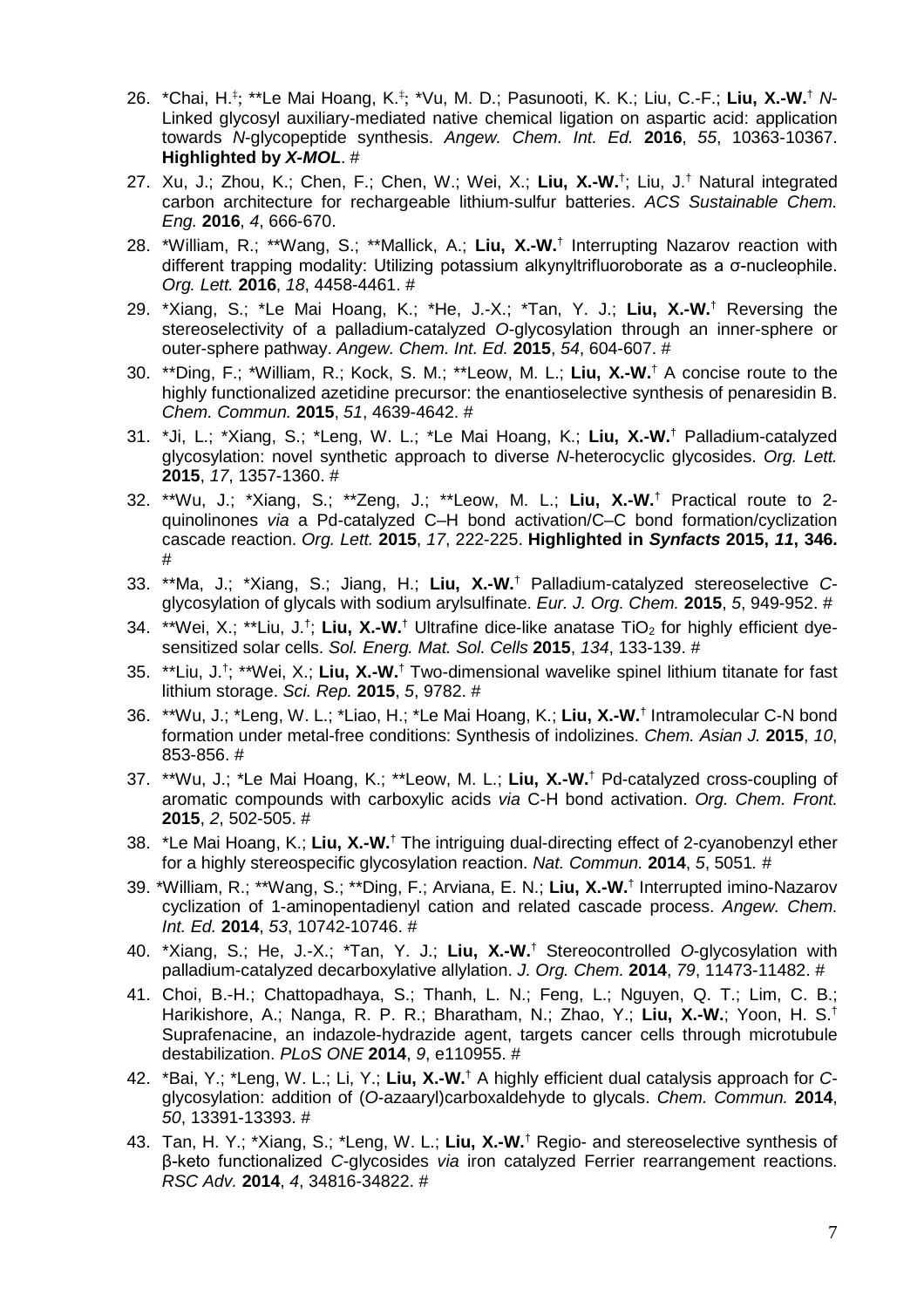- 44. \*Ge, X.; \*Le Mai Hoang, K.; \*Leow, M. L.; **Liu, X.-W.**† Cascade reactions initiated by radical addition of tetrahydrofuran to β-bromonitrostyrenes. *RSC Adv.* **2014**, *4,* 45191- 45197. #
- 45. Soehano, I.; Yang, L.; \*Ding, F.; Sun, H.; Low, Z. J.; Liu, X.-W.; Liang, Z.-X.† Insights into the programmed ketoreduction of partially reducing polyketide synthases: stereo- and substrate-specificity of the ketoreductase domain. *Org. Biomol. Chem.* **2014**, *12*, 8542- 8549. #
- 46. \*\*Ding, F.; \*Leow, M. L.; \*\*Ma, J.; \*William, R.; \*Liao, H.; **Liu, X.-W.**† Collective synthesis of 4-hydroxy-2-pyridone alkaloids and their antiproliferation activities. *Chem. Asian J.* **2014**, *9*, 2548-2554. #
- 47. \*\*Ding, F.; \*Ji, L.; \*William, R.; \*Chai, H.; **Liu, X.-W.**† Design and synthesis of multivalent neoglycoconjugates by click conjugations. *Beilstein J. Org. Chem.* **2014**, *10*, 1325-1332. #
- 48. \*Bai, Y.; \*Xiang, S.; \*Leow, M. L.; **Liu, X.-W.**† Dual-function Pd/NHC catalysis: tandem allylation-isomerization-conjugate addition that allows access to pyrroles, thiophenes and furans*. Chem. Commun.* **2014**, *50*, 6168-6170. #
- 49. \*Cai, S.; \*Zeng, J.; Li, Y.; **Liu, X.-W.**† Polysubstituted pyrrole derivatives *via* 1,2-alkenyl migration of novel γ-amino-α,β-unsaturated aldehydes and α-diazocarbonyls. *RSC Adv.*  **2014**, *4*, 7275-7278. #
- 50. \*Zeng, J.; \*Tan, Y. J.; \*\*Ma, J.; \*Leow, M. L.; Tirtorahardjo, D.; **Liu, X.-W.**† Facile access to *cis*-2,6-disubstituted tetrahydropyrans by palladium-catalyzed decarboxylative allylation: Total syntheses of (±)-centrolobine and (+)-decytospolides A and B. *Chem. Eur. J.* **2014,** *20*, 405-409. #
- 51. \*\*Ding, F.; \*William, R.; \*Leow, M. L.; \*Chai, H.; Fong, J. Z. M.; **Liu, X.-W.**† Directed orthometalation and the asymmetric total synthesis of *N*-deoxymilitarinone A and torrubiellone B. *Org. Lett.* **2014**, *16*, 26-29. #
- 52. \*Xiang, S.; He, J.-X.; \*\*Ma, J.; **Liu, X.-W.**† One-pot synthesis of β-*N*-glycosyl imidazole analogues *via* a palladium-catalysed decarboxylative allylation. *Chem. Commun.* **2014**, *50*, 4222–4224. #
- 53. \*Xiang, S.; \*\*Lu, Z.; He, J.-X.; \*Le Mai Hoang, K.; \*Zeng, J.; **Liu, X.-W.**† β-Type glycosidic bond formation by palladium-catalyzed decarboxylative allylation. *Chem. Eur. J.* **2013**, *19*, 14047-14051. #
- 54. Harikishore, A.; \*Leow, M. L.; Niang, M.; Rajan, S.; \*\*Pasunooti, K. K.; Preiser, P. R.; Liu, X.-W.; Yoon, H. S.† Adamantyl derivative as a potent inhibitor of *plasmodium* FK506 binding protein 35. *ACS Med. Chem. Lett.* **2013**, *4*, 1097-1101.
- 55. \*Wang, S.; \*William, R.; Seah, K. K. G. E.; **Liu, X.-W.**† Lewis acid–surfactant-combined catalyzed synthesis of 4-aminocyclopentenones from glycals in water. *Green Chem.*  **2013**, *15*, 3180-3183. #
- 56. \*Bai, Y.; \*Le Mai Hoang, K.; \*Liao, H.; **Liu, X.-W.**† Oxidative Heck reaction of glycals and aryl hydrazines: A palladium-catalyzed *C*-glycosylation. *J. Org. Chem.* **2013**, *78*, 8821- 8825. #
- 57. \*Zeng, J.; \*\*Ma, J.; \*Xiang, S.; \*Cai, S.; **Liu, X.-W.**† Stereoselective β-*C*-glycosylation by a palladium-catalyzed decarboxylative allylation: Formal synthesis of aspergillide A. *Angew. Chem. Int. Ed.* **2013**, *52*, 5134-5137. **Highlight in** *Synfacts* **2013,** *9***, 870.** #
- 58. \*Le Mai Hoang, K.; \*Bai, Y.; \*Ge, X.; **Liu, X.-W.**† Exploring the native chemical ligation concept for highly stereospecific glycosylation reactions. *J. Org. Chem.* **2013**, *78*, 5196- 5204. #
- 59. \*Leow, M. L.; Chin, H. L.; Yu, P. S.; \*\*Pasunooti, K. K.; Tay, R. X.; Zhang, D.<sup>†</sup>; Yoon, H. S.† ; **Liu, X.-W.**† Benzofuran-based estrogen receptor α modulators as anti-cancer therapeutics: *In silico* and experimental studies. *Curr. Med. Chem.* **2013**, *20*, 2820-2837. #
- 60. \*Ding, F.; \*Cai, S.; \*William, R.; **Liu, X.-W.**† Pathways leading to 3-amino- and 3-nitro-2,3-dideoxy sugars: strategies and synthesis. *RSC Adv.* **2013**, *3*, 13594-13621. #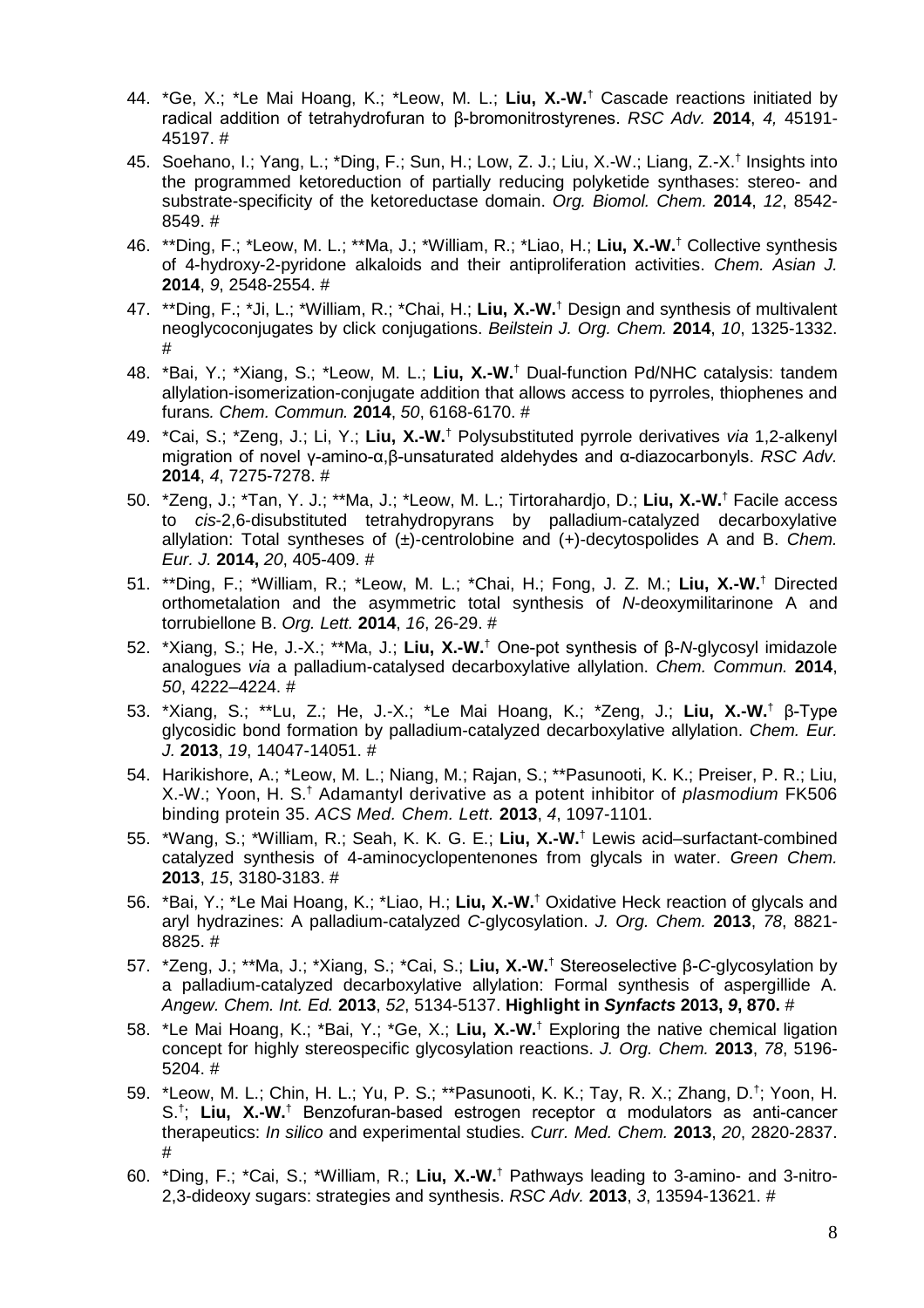- 61. \*Ding, F.; \*William, R.; **Liu, X.-W.**† Ferrier-type *N*-glycosylation: Synthesis of *N*glycosides of enone sugars. *J. Org. Chem.* **2013**, *78*, 1293-1299. #
- 62. \*Gorityala, B. K.<sup>‡</sup>; \*\*Lu, Z.<sup>‡</sup>; \*Leow, M. L.; \*Ma, J.; Liu, X.-W.<sup>†</sup> Design of a "turn-off/turnon" biosensor: Understanding carbohydrate-lectin interactions for use in noncovalent drug delivery. *J. Am. Chem. Soc.* **2012**, *134*, 15229-15232. #
- 63. \*Zeng, J.; \*Tan, Y. J.; \*Leow, M. L.; **Liu, X.-W.**† Copper(II)/Iron(III) co-catalyzed intermolecular diamination of alkynes: Facile synthesis of imidazopyridines. *Org. Lett.*  **2012**, *14*, 4386-4389. **Highlight in** *Synfacts* **2012,** *8***, 1300.** #
- 64. \*Ding, F.; \*William, R.; Wang, F.; **Liu, X.-W.**† Triflimide-catalyzed allyl-allyl cross-coupling: a metal-free allylic alkylation. *Chem. Commun.* **2012**, *48*, 8709-8711. **Highlighted by**  *Synfacts* **2012,** *8***, 1142.** #
- 65. Sun, H.; Ho, C.-L.; \*Ding, F.; Soehano, I.; Liu, X.-W.; Liang, Z.-X.† Synthesis of (*R*) mellein by a partially reducing iterative polyketide synthase. *J. Am. Chem. Soc.* **2012**, *134*, 11924-11927. #
- 66. \*\*Song, J.; Yang, H. B.; Wang, X.; Khoo, S. Y.; Wong, C. C.<sup>†</sup>, Liu, X.-W.<sup>†</sup>; Li, C. M.<sup>†</sup> Improved utilization of photogenerated charge using fluorine-doped tio<sub>2</sub> hollow spheres scattering layer in dye-sensitized solar cells. *ACS Appl. Mater. Interfaces* **2012,** *4*, 3712- 3717. #
- 67. \*\*Maji, B.; \*Ji, L.; \*Wang, S.; \*Vedachalam, S.; Ganguly, R.; **Liu, X.-W.**† *N*-Heterocyclic carbene catalyzed homoenolate-addition reaction of enals and nitroalkenes: Asymmetric synthesis of 5-carbon-synthon δ-nitroester. *Angew. Chem. Int. Ed.* **2012**, *51*, 8276-8280. **Highlighted by** *Organic-Chemistry Portal***, July 22, 2013.** #
- 68. Xiao, J.; Duong, H. M.; Liu, Y.; Shi, W.; \*Ji, L.; Li, G.; Li, S.; **Liu, X.-W.**; Ma, J.; Wudl, F.† ; Zhang, Q.† Synthesis and structure characterization of a stable nonatwistacene. *Angew. Chem. Int. Ed.* **2012,** *51,* 6094-6098. **Highlight in** *Synfacts* **2012, 5309-5319 by Prof. T. M. Swager.** #
- 69. \*Ding, F.; \*William, R.; \*Cai, S.; \*Ma, J.; **Liu, X.-W.**† [Direct and stereoselective synthesis](http://www.ncbi.nlm.nih.gov.ezlibproxy1.ntu.edu.sg/pubmed/22651548)  of 1,3-*cis*[-3-arylsulphonaminodeoxydisaccharides and oligosaccharides.](http://www.ncbi.nlm.nih.gov.ezlibproxy1.ntu.edu.sg/pubmed/22651548) *J. Org. Chem.* **2012**, *77*, 5245-5254. #
- 70. \*Liu, J.; **Liu, X.-W.**† Two-dimensional nanoarchitecture for lithium storage. *Adv. Mater.*  **2012**, *24*, 4097-4111. #
- 71. Han, N.; **Liu, X.-W.**; Mu, Y.† Exploring the mechanism of zanamivir resistance in a neuraminidase mutant: A molecular dynamics study. *PLoS ONE* **2012**, *7*, e44057. #
- 72. \*Vedachalam, S.; Tan, S. M.; Teo, H. P.; \*Cai, S.; **Liu, X.-W.**† *N*-heterocyclic carbene catalyzed *c*-glycosylation: A concise approach from Stetter reaction. *Org. Lett.* **2012**, *14*, 174-177. #
- 73. \*Cai, S.; \*Zeng, J.; \*Bai, Y.; **Liu, X.-W.**† Access to quinolines through gold-catalyzed intermolecular cycloaddition of 2-aminoaryl carbonyls and internal alkynes. *J. Org. Chem*. **2012**, *77*, 801-807. #
- 74. Xiao, J.; Liu, S.; Liu, Y.; \*Ji, L.; Liu, X.-W.; Zhang, H.; Sun, X.† ; Zhang, Q.† Synthesis, structure, and physical properties of 5,7,14,16-tetraphenyl-8:9,12:13-bisbenzohexatwistacene. *Chem. Asian J.* **2012**, *7*, 561-564**.** #
- 75. Jiao, Z..; \*\*Song, J. L.; Sun, X.<sup>†</sup>; Liu, X.-W.; Wang, J. M.; Ke, L.[; Demir, H. V. A](http://apps.webofknowledge.com.ezlibproxy1.ntu.edu.sg/OneClickSearch.do?product=WOS&search_mode=OneClickSearch&colName=WOS&SID=Q15copAB1OHPinbfNIO&field=AU&value=Demir,%20HV) fastswitching light-writable and electric-erasable negative photoelectrochromic cell based on Prussian blue films. *Sol. Energ. Mat. Sol. Cells.* **2012,** *98*, 154-160. #
- 76. Jiao, Z.; Wang, J.; Ke, L.; Liu, X.-W.; Demir, H. V.; Yang, M. F.; Sun, X. W.† Electrochromic properties of nanostructured tungsten trioxide (hydrate) films and their applications in a complementary electrochromic device. *Electrochim. Acta.* **2012**, *63*, 153-160. #
- 77. \*Zeng, J.; \*Bai, Y.; \*Cai, S.; \*Ma, J.; **Liu, X.-W.**† Direct synthesis of pyrroles *via* a silverpromoted three-component reaction involving unusual imidazole ring opening. *Chem. Commun.* **2011**, *47*, 12855-12857. #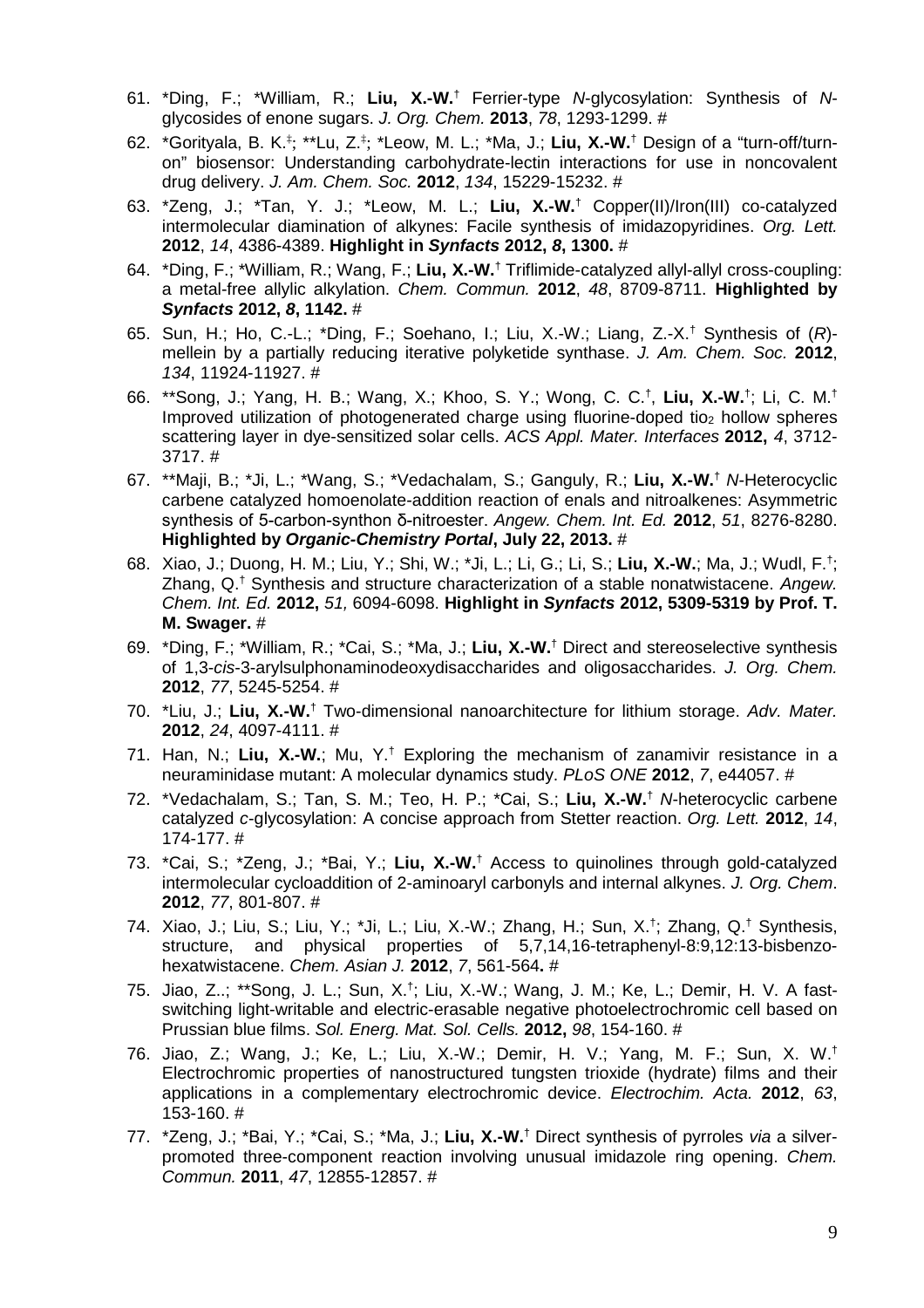- 78. \*Bai, Y.; \*Zeng, J.; \*Cai, S.; **Liu, X.-W.**† Palladium-catalyzed direct cross-coupling reaction of glycals with activated alkenes. *Org. Lett.* **2011,** *13*, 4394-4397. #
- 79. \*Xiang, S.; \*Cai, S.; \*Zeng, J.; **Liu, X.-W.**† Regio- and stereoselective synthesis of 2 deoxy-*C*-aryl glycosides *via* palladium catalyzed decarboxylative reactions. *Org. Lett.* **2011**, *13*, 4608-4611. #
- 80. \*Bai, Y.; \*Leow, M. Li; \*Zeng, J.; **Liu, X.-W.**† Palladium catalyzed stereoselective *C*glycosylation of glycals with enol triflates. *Org. Lett.* **2011**, *13*, 5648-5651. #
- 81. \*Lorpitthaya, R.; \*\*Suryawanshi, S. B.; \*Wang, S.; \*Pasunooti, K. K.; \*Cai, S.; \*Ma, J.; Liu, X.-W.<sup>†</sup> Total synthesis of sialic acids by a sequential rhodium-catalyzed aziridination and Barbier allylation of D-glycal. *Angew. Chem. Int. Ed.* **2011**, *50*, 12054-12057. #
- 82. \*Cai, S.; \*Xiang, S.; \*Zeng, J.; \*Gorityala, B. K.; **Liu, X.-W.**† Facile synthesis of carbohydrate-integrated isoxazolines through tandem [4+1] cycloaddition and rearrangement of 2-nitroglycals. *Chem. Commun.* **2011**, *47*, 8676-8678. #
- 83. \*Song, J.; Yin, Z.; Yang, Z.; Amaladass, P.; Wu, S.; Ye, J.; Zhao, Y.; Deng W.-Q.† ; Zhang, H.<sup>†</sup>; Liu, X.-W.<sup>†</sup> Enhancement of photogenerated electron transport in dyesensitized solar cells with introduction of a reduced graphene oxide-tio<sub>2</sub> junction. *Chem. Eur. J.* **2011**, *17,* 10832-10837. #
- 84. Xiao, J.; Yin, Z.; Yang, B.; Liu, Y.; \*Ji, L.; Guo, J.; Huang, L.; Liu, X.-W.; Yan, Q.; Zhang, H.; Zhang; Q.<sup>†</sup> Preparation, characterization, physical properties, and photoconducting behaviour of anthracene derivative nanowires. *Nanoscale* **2011**, *3*, 4720-4723. #
- 85. \*\*Maji, B.; \*Vedachalam, S.; \*Ge, X.; \*Cai, S.; **Liu, X.-W.**† *N*-Heterocyclic carbenemediated oxidative esterification of aldehydes: Ester formation and mechanistic studies. *J. Org. Chem.* **2011**, *76*, 3016-3023. **Featured Article**. #
- 86. \*Liu, J.; \*\*Wei, X.; Wang, X.; **Liu, X.-W.**† High-yield synthesis of ultrathin silica-based nanosheets and their superior catalytic activity in H<sub>2</sub>O<sub>2</sub> decomposition. *Chem. Commun.* **2011**, *47*, 6135-6137. #
- 87. \*\*Wei, X.; \*Liu, J.† ; Chua, Y. Z.; \*Song, J.; **Liu, X.-W.**† Fabrication of *O* (dye)-terminated anatase TiO2 nanosheets for dye sensitized solar cells. *Energy Environ. Sci.* **2011**, *4*, 2054-2057. #
- 88. \*Vedachalam, S.; \*Choi, B.-H.; \*Pasunooti, K. K.; Ching, K. M.; Lee, K.; Yoon, H. S.; **Liu, X.-W.**† Glycosylated porphyrin derivatives and their photodynamic activity in cancer cells. *Med. Chem. Commun.* **2011**, *2*, 371-377. **Highlighted as Hot Paper**. #
- 89. \*Ding, F.; \*William, R.; \*Wang, S.; \*Gorityala, B. K.; **Liu, X.-W.**† Ready access to 3 amino-2,3-dideoxysugars *via* regio- and stereo-selective tandem hydroaminationglycosylation of glycals. *Org. Biomol. Chem.* **2011**, *9*, 3929-3939. #
- 90. \*Xiang, S.; \*Ma, J.; \*Gorityala, B. K.; **Liu, X.-W.**† Stereoselective synthesis of β-*N*glycosides through 2-deoxy-2-nitroglycal. *Carbohydrate Res.* **2011**, *346*, 2957-2959.
- 91. \*Gorityala, B. K.; \*Ma, J.; \*Pasunooti, K. K.; \*Cai, S.; **Liu, X.-W.**† Green glycosylation promoted by reusable biomass carbonaceous solid acid: an easy access to βstereoselective terpene galactosides. *Green Chem.* **2011**, *13*, 573-577. #
- 92. Lee, A. N.; Hartono, Y. D.; Sun, T.; \*Leow, M. L.; Liu, X.-W.; Huang, X.; Zhang, D.<sup>†</sup> Molecular dynamics studies of human receptor molecule in hemagglutinin of 1918 and 2009 H1N1 influenza viruses. *J. Mol. Model* **2011**, *17*, 1635-1641.
- 93. \*Vedachalam, S.; Wong, Q.-L.; \*\*Maji, B.; \*Zeng, J.; \*Ma, J.; **Liu, X.-W.**† *N*-Heterocyclic carbene catalyzed intramolecular hydroacylation of activated alkynes: Synthesis of chromones. *Adv. Synth. Cat.* **2011**, *353*, 219-225. **Highlighted by** *Synfacts* **2011,** *5***, 0476-0476.** #
- 94. \*Cai, S.; \*Gorityala, B. K.; \*Ma, J.; \*Leow, M. L.; **Liu, X.-W.**† [3+2] Cycloaddition on carbohydrate templates: Stereoselective synthesis of pyrrolidines. *Org. Lett.* **2011**, *13*, 1072-1075. **Highlighted by** *ACS Noteworthy Chemistry***, March 14, 2011.** #
- 95. Kyaw, A. K. K.; Sun X.† ; Zhao, J. L.; Wang, J. X.; Zhao, D. W.; Wei, X. F.; Liu, X.-W.; Demir, H. V.<sup>†</sup>; Wu, T. Top-illuminated dye-sensitized solar cells with a room-temperature-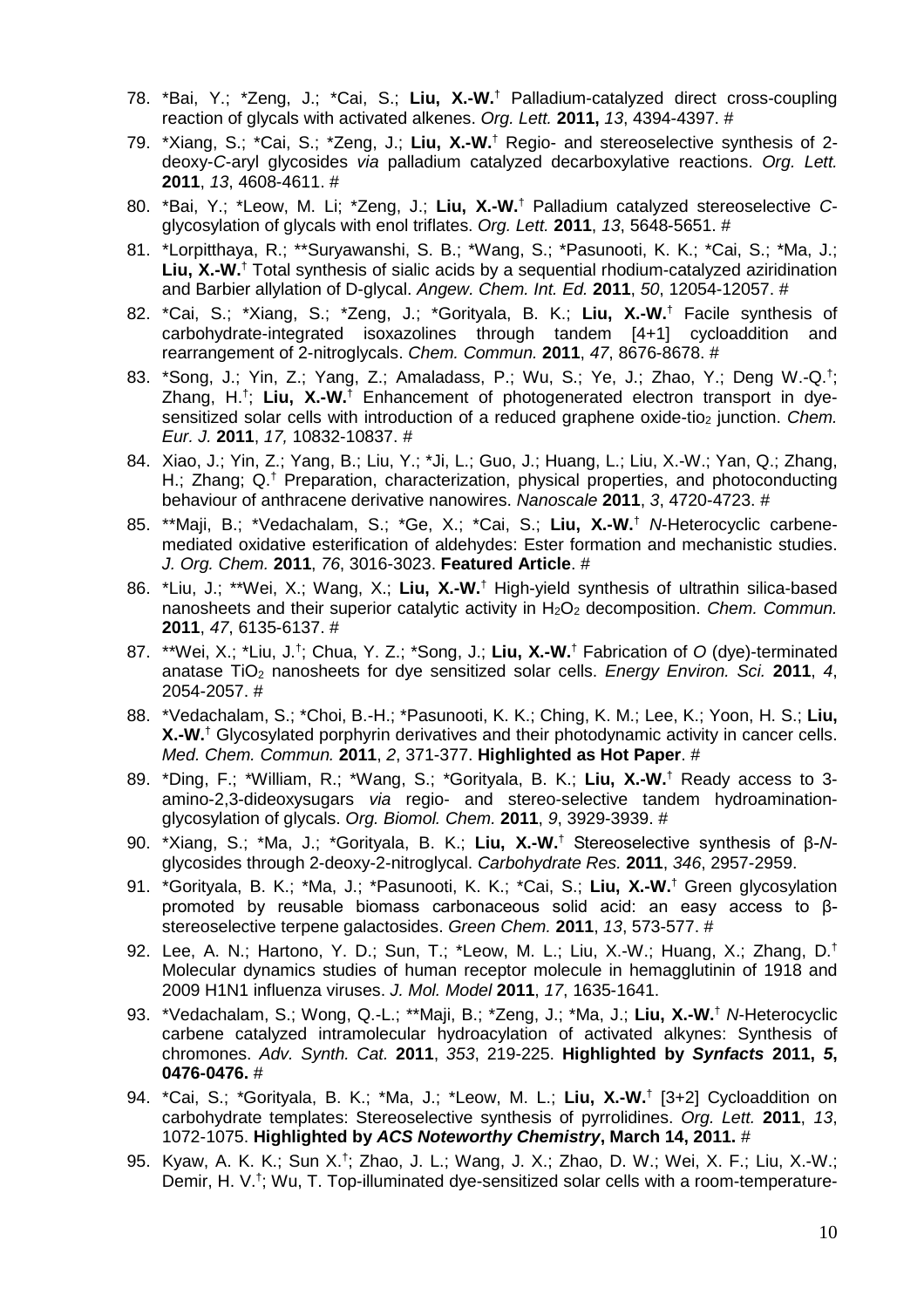processed ZnO photoanode on metal substrates and a Pt-coated Ga-doped ZnO counter electrode. *J. Phys. D: Appl. Phys.* **2011**, *44*, Article Number: 045102. #

- 96. \*Pasunooti, K. K.‡ ; \*Song, J.‡ ; \*Chai, H.; Amaladass, P.; Deng, W.-Q.; **Liu, X.-W.**† Synthesis, characterization and application of *trans*-D-B-A-porphyrin based dyes in dyesensitized solar cells. *J. Photochem. Photobiol.*, *A* **2011**, *[218](http://dx.doi.org/10.1016/j.jphotochem.2011.01.003)*, 219-225. #
- 97. Wei, L.; Jiang, P.; Xu, W.; Li, H.; Zhang, H.; Yan, L.; Chan-Park, M. B.; Liu, X.-W.; Tang, K.; Mu Y.<sup>†</sup>; Konstantin P.<sup>†</sup> The molecular basis of distinct aggregation pathways of islet amyloid polypeptide. *J. Biol. Chem.* **2011**, *286*, 6291-6300. #
- 98. \*Ding, F.; \*William, R.; Wang, F.; \*Ma, J.; \*Ji, L.; **Liu, X.-W.**† A short and highly efficient synthesis of L-ristosamine and L-*epi*-daunosamine glycosides. *Org. Lett.* **2011**, *13*, 652- 655. #
- 99. Wang, X.; \*Song, J.; Yip, C. H.; Wong, C. C.<sup>†</sup>; Liu, X.-W.<sup>†</sup> Influence of TiF<sub>4</sub> treatment on tio2 photoanode in dye sensitized solar cells. *Nanosci. Nanotechnol. Lett.* **2011**, *3*, 191- 194.
- 100. Amaladass, P.; \*Pasunooti, K. K.; Png, Z.; **Liu, X.-W.**† Facile synthesis and characterization of new polymerizable conjugated 2,5-di(selenophen-2-yl)pyrroles and 2,5-difuranylpyrroles. *Tetrahedron Lett.* **2011**, *[52](http://dx.doi.org/10.1016/j.tetlet.2010.12.019)*, 711-714.
- 101. \*Zeng, J.; \*Vedachalam, S.; \*Xiang, S.; **Liu, X.-W.**† Direct *C*-Glycosylation of organotrifluoroborates with glycosyl fluorides and its application to the total synthesis of (+)-varitriol. *Org. Lett.* **2011**, *13*, 42-45. **Highlighted by** *Organic-Chemistry Portal***, January 16, 2012.** #
- 102. \*Song, J.; Amaladass, P.; Wen, S.-H.; \*Pasunooti, K. K.; Li, A.; Yu, Y.-L.; Wang, X.; Deng, W.-Q.† ; **Liu, X.-W.**† Aryl/hetero-arylethyne bridged dyes: the effect of planar πbridge on the performance of dye-sensitized solar cells. *New J. Chem.* **2011**, *35*, 127-136. #
- 103. \*Liu, J.; Chen, J. S.; \*\*Wei, X.; Lou, X. W.† ; **Liu, X.-W.**† Sandwich-like, stacked ultrathin titanate nanosheets for ultrafast lithium storage. *Adv. Mater*. **2011**, *23*, 998-1002. **Highlighted by Wiley-VCH** *ChemistryViews***, 04 January, 2011. Highlighted by** *RSC Nanowerk***, 2011.** #
- 104. \*Pasunooti, K. K.; \*Chai, H.; Jensen, C. N.; \*Gorityala, B. K.; \*Wang, S.; **Liu, X.-W.**† A microwave-assisted, copper-catalyzed three-component synthesis of dihydropyrimidinones under mild conditions. *Tetrahedron Lett.* **2011**, *52*, 80-84.
- 105. Kristian, N.; Yu, Y.; Lee, J.-M.; Liu, X.-W.; Wang, X.† Synthesis and characterization of Co<sub>core</sub>–Pt<sub>shell</sub> electrocatalyst prepared by spontaneous replacement reaction for oxygen reduction reaction. *Electrochim. Acta* **2010**, *56*, 1000-1007. #
- 106. \*Liu, J.; \*\*Wei, X.; Yu, Y.; Wang, X.; Deng, W.-Q.; **Liu, X.-W.**† 'Nanoreactors' for photocatalytic H2 evolution in oil-water biphase systems. *Phys. Chem. Chem. Phys.* **2010**, *12*, 14449-14451. **Highlighted by** *NPG (Nature Publishing Group) Asia Materials***, January 31, 2011.** #
- 107. Liang, R.‡ ; \*\*Pasunooti, K. K.‡ ; Li, F.; **Liu, X.-W.**† ; Liu, C.-F.† Synthesis of K48-linked diubiquitin using dual native chemical ligation at lysine. *Chem. Commun.* **2010**, *46*, 7199- 7201. **Highlighted by** *Chemical & Engineering News***, Oct. 11, 2010, PP36-37. Also highlighted by Ronald T. Raines,** *Angew. Chem. Int. Ed.* **2010,** *49***, 9042. Chemical Year in Review, Dec. 20, 2010, PP13-17 (***Chemical & Engineering News***).** #
- 108. \*Bai, Y.; \*Zeng, J.; \*Ma, J.; \*Gorityala, B. K.; **Liu, X.-W.**† Quick access to druglike heterocycles: Facile silver-catalyzed one-pot multicomponent synthesis of aminoindolizines. *J. Comb. Chem.* **2010**, *12*, 696-699.
- 109. \*Pasunooti, K. K.; Jensen, C. N.; \*Chai, H.; \*Leow, M. L.; Zhang, D.; **Liu, X.-W.**† Microwave-assisted copper(II)-catalyzed one-pot four-component synthesis of multifunctionalized dihydropyrindines. *J. Comb. Chem.* **2010**, *12,* 577-581.
- 110. \*Ding, F.; \*William, R.; \*Gorityala, B. K.; \*Ma, J.; \*Wang, S.; **Liu, X.-W.**† A mild and efficient synthetic protocol for Ferrier azaglycosylation promoted by  $ZnCl<sub>2</sub>/Al<sub>2</sub>O<sub>3</sub>$ . *Tetrahedron Lett.* **2010**, *51*, 3146-3148. **Highlighted by** *Synfacts* **2010,** *8***, 0965-0965.**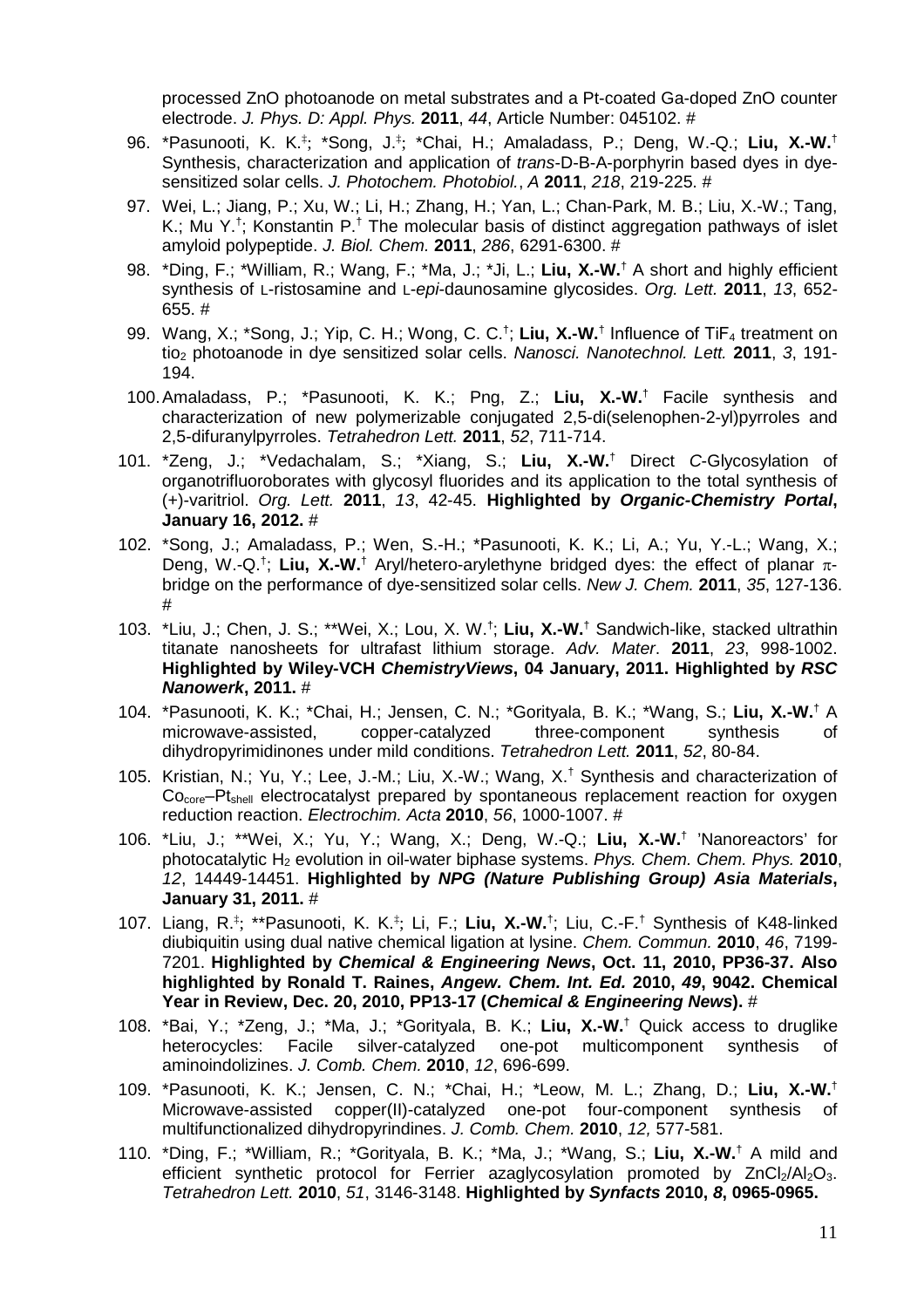- 111. \*Ma, J.; Ng, S.; Yong, Y.; Luo, X.-Z.; Wang, X.; **Liu, X.-W.**† Recyclable sulfonated amorphous carbon catalyzed Friedel-Crafts alkylation of indoles with α,β-unsaturated carbonyl compounds in water. *Chem. Asian J.* **2010**, *5*, 778-782. **Highlighted by**  *Synfacts* **2010,** *7***, 0837-0837.** #
- 112. \*Vedachalam, S.; \*Zeng, J.; \*Gorityala, B. K.; Antonio, M.; **Liu, X.-W.**† *N*-Heterocyclic carbene-catalyzed intramolecular aldehyde-nitrile cross coupling: An easy access to 3 aminochromones. *Org. Lett.* **2010**, *12*, 352-355. **Highlighted by** *Synfacts* **2010,** *3***, 0352- 0352.** #
- 113. \*Gorityala, B. K.; \*Ma, J.; Wang, X.; Chen, P.; **Liu, X.-W.**† Carbohydrate functionalized carbon nanotubes and their applications. *Chem. Soc. Rev.* **2010**, *39*, 2925-2934. **Invited review**. #
- 114. \*Liu, J.; \*\*Wei, X.; Yu, Y.; \*Song, J.; Wang, X.; \*\*Li, A.; **Liu, X.-W.**† ; Deng, W.-Q.† Uniform core-shell titanium phosphate nanospheres with orderly open nanopores: a highly active Brønsted acid catalyst. *Chem. Commun.* **2010**, *46*, 1670-1672. #
- 115. \*Ma, J.<sup>‡</sup>; Zhao, Y.<sup>‡</sup>; Ng, S.; Zhang, J.; \*Zeng, J.; Than, A.; Chen, P.<sup>†</sup>; Liu, X.-W.<sup>†</sup> Sugarbased synthesis of tamiflu and its inhibitory effects on cell secretion. *Chem. Eur. J*. **2010**, *16*, 4533-4540. #
- 116. Wang, Y.; Nguyen, T. S.; Liu, X.-W.; Wang, X.† Novel palladium-lead (Pd-Pb/C) bimetallic catalysts for electrooxidation of ethanol in alkaline media. *J. Power Sources* **2010**, *195*, 2619-2622. #
- 117. \*Lorpitthaya, R.; Xie, Z.-Z.; Sophy, K. B.; Kuo, J.-L.† ; **Liu, X.-W.**† Mechanistic insights into the substrate-controlled stereochemistry of glycals in one-pot rhodium-catalyzed aziridination and aziridine ring opening. *Chem. Eur. J*. **2010**, *16*, 588-594. #
- 118. Chen, J.; Zhao, D. W.; \*Song, J. L.; Sun, X. W.† ; Deng, W.-Q.; Liu, X.-W.; Lei, W.† Directly assembled CdSe quantum dots on  $TiO<sub>2</sub>$  in aqueous solution by adjusting pH value for quantum dot sensitized solar cells. *Electrochem. Commun.* **2009**, *11*, 2265- 2267. #
- 119. Liang, R.<sup>‡</sup>; \*Pasunooti, K. K.<sup>‡</sup>; Li, F.; **Liu, X.-W.**<sup>†</sup>; Liu, C.-F.<sup>†</sup> Dual native chemical ligation at lysine. *J. Am. Chem. Soc.* **2009**, *131*, 13592-13593. **Highlighted by** *Chemical & Engineering News***, 21 Sept. 2009, P35.** #
- 120. \*Pasunooti, K. K.; Liang, R.; \*Vedachalam, S.; \*Gorityala, B. K.; Liu, C.-F.† ; **Liu, X.-W.**† Synthesis of 4-mercapto-L-lysine derivatives: potential building blocks for sequential native chemical ligation. *Bioorg. Med. Chem. Lett.* **2009**, *19*, 6268-6271.
- 121. Yu, Y.; Hu, Y.; Liu, X.-W.; Deng, W.-Q.† ; Wang, X.† The study of Pt@Au electrocatalyst based on Cu underpotential deposition and Pt redox replacement. *Electrochim. Acta* **2009**, *54*, 3092-3097. #
- 122. Sudibya, H. G.‡ ; \*Ma, J.‡ ; Dong, X.; Ng, S.; Li, L.-J.; **Liu, X.-W.**† ; Chen P.† Interfacing glycosylated carbon-nanotube-network devices with living cells to detect dynamic secretion of biomolecules. *Angew. Chem. Int. Ed.* **2009**, *48*, 2723-2726. #
- 123. \*Lorpitthaya, R.; Sophy, K. B.; Kuo, J.-L.; **Liu, X.-W.**† Highly stereoselective synthesis of aminoglycosides *via* rhodium-catalyzed and substrate-controlled aziridination of glycals. *Org. Biomol. Chem.* **2009**, *7*, 1284-1287. #
- 124. \*Gorityala, B. K.; \*Cai, S.; \*Ma, J.; **Liu, X.-W.**† (*S*)-Camphorsulfonic acid catalyzed highly stereoselective synthesis of pseudoglycosides. *Bioorg. Med. Chem. Lett.* **2009**, *19*, 3093- 3095. **Highlighted in** *ChemInform Abstract***.**
- 125. \*Gorityala, B. K.; \*Cai, S.; \*Lorpitthaya, R.; \*Ma, J.; \*Pasunooti, K. K.; **Liu, X.-W.**† A convenient synthesis of pseudoglycosides *via* a Ferrier-type rearrangement using metalfree H3PO4 catalyst. *Tetrahedron Lett.* **2009**, *50*, 676-679.
- 126. \*Gorityala, B. K.; \*Lorpitthaya, R.; \*Bai, Y.; Liu, X.-W.<sup>†</sup> ZnCl<sub>2</sub>/alumina impregnation catalyzed Ferrier rearrangement: an expedient synthesis of pseudoglycosides. *Tetrahedron* **2009**, *65*, 5844-5848. **Highlighted in** *ChemInform Abstract***.** #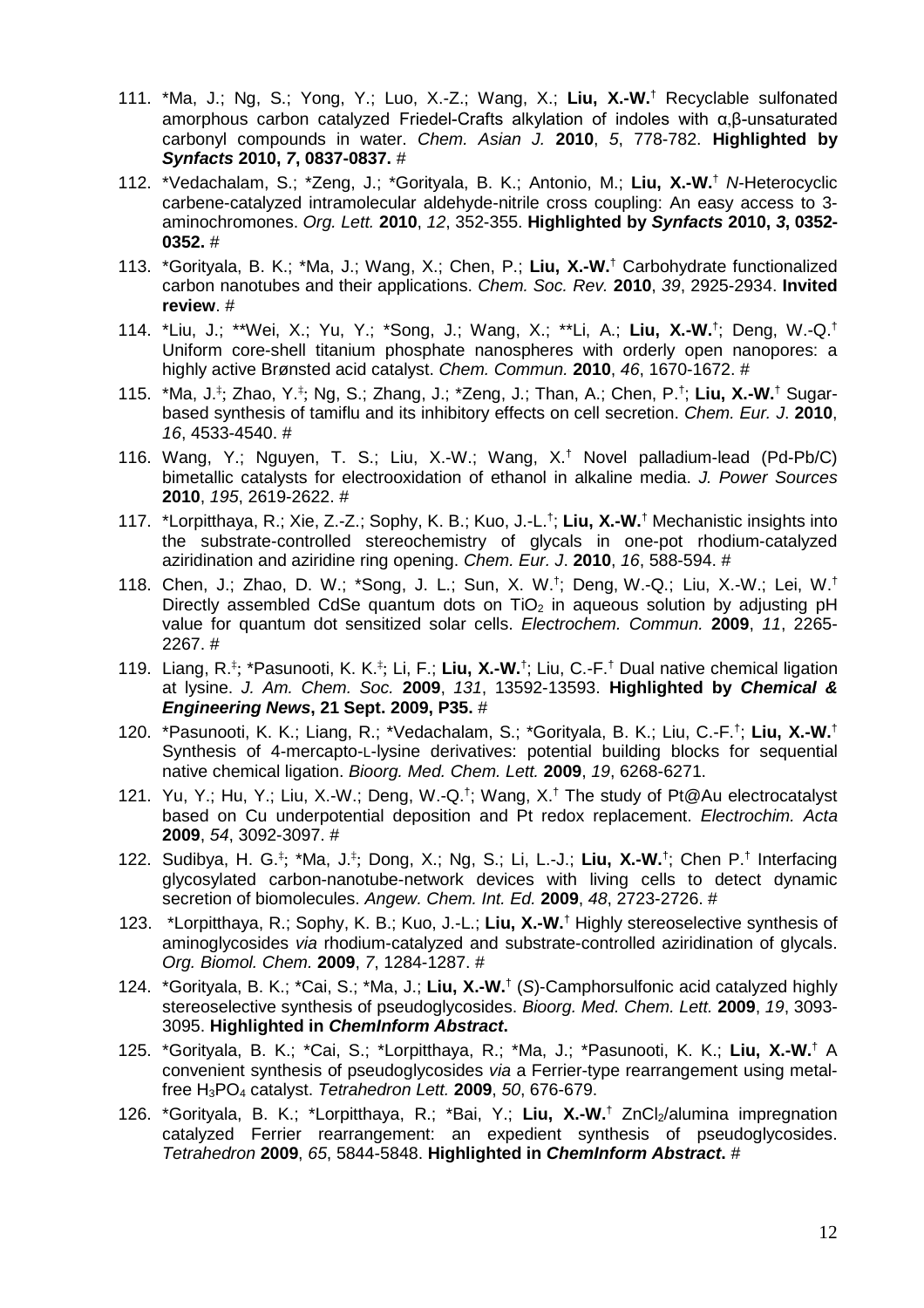- 127. Wang, Y.; Deng, W.-Q.; Liu, X.-W.; Wang, S.; Wang, X.† Electrochemical properties of ball-milled LaMg12-Ni composites containing carbon nanotubes. *Int. J. Hydrogen Energy* **2009**, *34*, 1444-1449. #
- 128. \*Pasunooti, K. K.; \*Leow, M. L.; \*Vedachalam, S.; \*Gorityala, B. K.; Liu, X.-W.<sup>†</sup> A general and mild copper-catalyzed three-component synthesis of protected homoallyl amines. *Tetrahedron Lett.* **2009**, *50*, 2979-2981. **Highlighted in** *ChemInform Abstract***.**
- 129. Wang, Y; Deng, W.-Q.; Liu, X.-W.; Wang, X.† Electrochemical hydrogen storage properties of ball-milled multi-wall carbon nanotubes. *Int. J. Hydrogen Energy* **2009**, *34*, 1437-1443. #
- 130. Kristan, N.; Yu, Y.; Gunawan, P.; Xu, R.; Deng, W.-Q.; Liu, X.-W.; Wang, X.† Controlled synthesis of Pt-decorated Au nanostructure and its promoted activity toward formic acid electro-Oxidation. *Electrochim. Acta* **2009**, *54*, 4916-4924. #
- 131. Ye, Y.; Zhang, M.; Liu, H.; Liu, X.-W.; Zhao, J.† Theoretical investigation on the oligothienoacenes under the influence of external electric field. *J. Phys. Chem. Solids* **2008**, *69*, 2615-2621.
- 132. **Liu, X.-W.**† ; \*\*Le, T. N.; Lu, Y.; Xiao, Y.; \*Ma, J.; Li, X. An efficient synthesis of chiral phosphinyl oxide pyrrolidines and their application to asymmetric direct aldol reactions. *Org. Biomol. Chem.* **2008**, *6*, 3997-4003. **Highlighted in** *ChemInform Abstract***.** #
- 133. **Liu, X.-W.**† ; \*Ma, J.; Colson, A.-O.; Doersen, D. C.; Ebetino, F. H. Synthesis and biological activities of novel peptide mimetics as melanocortin receptor agonists. *Bioorg. Med. Chem. Lett.* **2008**, *18*, 1223-1228.
- 134. \*Lorpitthaya, R.; Xie, Z.-Z.; Kuo, J.-L.; **Liu, X.-W.**† Stereocontrolled intramolecular aziridination of glycals: Ready access to aminoglycosides and mechanistic insights from DFT studies. *Chem. Eur. J*. **2008**, *14*, 1561-1570. #
- 135. Cheng, X.-M.; **Liu, X.-W.**† Microwave-enhanced one-pot synthesis of diversified 3-acyl-5 hydroxybenzofurans. *J. Comb. Chem.* **2007**, *9*, 906-908.
- 136. Tully, S. E.; Mabon, R.; Gama, C. I.; Tsai, S. M.; **Liu, X.-W.**; Linda C. H.-W.† A chondroitin sulfate small molecule that stimulates neuronal growth. *J. Am. Chem. Soc.* **2004**, *126*, 7736-7737. #
- 137. **Liu, X.-W.**; Hu, X. E.; Tian, X.; Mazur, A.; Ebetino, F. H.† Enantioselective synthesis of phosphinyl peptidomimetics *via* an asymmetric Michael reaction of phosphinic acids with acrylate derivatives. *J. Organomet. Chem.* **2002**, *646*, 212-222. #
- 138. Ebetino, F.H.† ; Soper, D. L.; Dirr, M. J.; Lundy, M. W.; Mieling, G.; Wos, J. A.; deLong, M. A.; Liu, X.-W. *Phosphorus, Sulfur, Silicon and Relat. Elem.* **2002**, *177*, 1725-1729.
- 139. Kende, A. S.; Dong, H.-Q.; Liu, X.-W.; Ebetino, F. H.<sup>†</sup> A useful synthesis of the Phe-Arg phosphinic acid dipeptide isostere. *Tetrahedron Lett*. **2002**, *43*, 4973-4976.
- 140. Ebetino, F. H.† ; Rogers, M.; Dunford, J.; Liu, X.-W**.**; Phipps, R.; Russell, R. G. G.; Barnett, B.; Correa, P. Modeling of bisphosphonate binding to farnesyl diphosphate synthase. *Bone* **2002**, *30*, 40S. #
- 141. **Liu, X.-W.**; Li, Z.; McKenna, C. E.† Synthetic and theoretical investigations of some sulfur-containing phosphonoformate derivatives. *Phosphorus, Sulfur, Silicon and Relat. Elem.* **1999**, *147*, 1041.

#### **Book Chapters** *[Total: 2, Last 3 years: 2]*

- 1. \*Leng, W. L.<sup>‡</sup>; \*He, J.-X.<sup>‡</sup>; \*Yao, H.<sup>‡</sup>; Liu, X.-W.<sup>†</sup> Methodologies in Chemical Syntheses of Carbohydrates, Chapter 2 in book *Synthetic Glycomes*, Royal Society of Chemistry, **2018**. (e-proof has been done, print in May **2019**)
- 2. \*\*Le Mai Hoang, K.<sup>‡</sup>; \*Leng, W. L.<sup>‡</sup>; \*Tan, Y. J.<sup>‡</sup>; Liu, X.-W.<sup>†</sup> Stereoselective C-Glycosylation from Glycal Scaffolds, Chapter 7 in book *Selective Glycosylations – Synthetic Methods and Catalysts*, pp137-153, Wiley-VCH, **2017**.